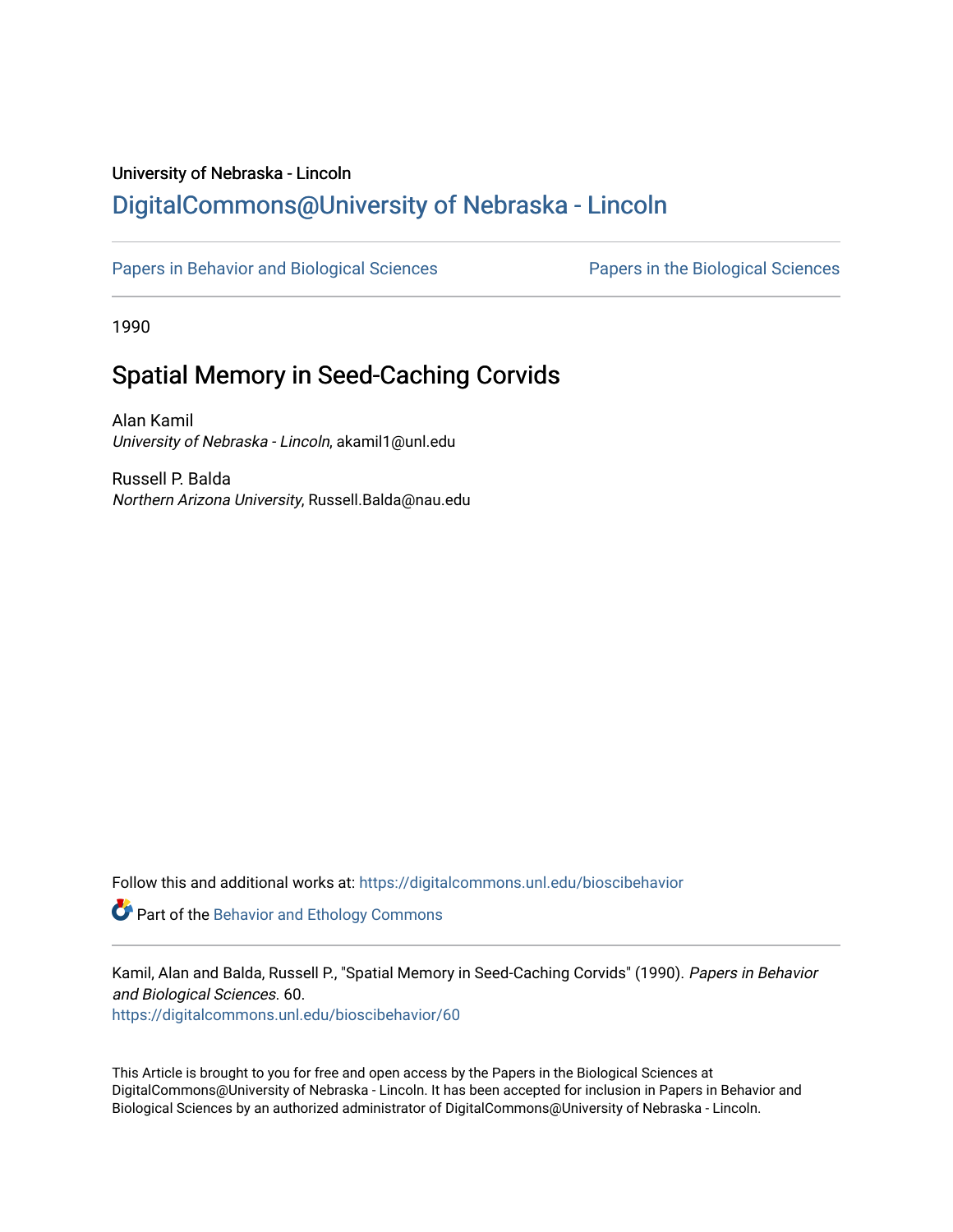Published in *The Psychology of Learning and Motivation: Advances in Research and Theory,* Volume 26, edited by Gordon H. Bower (San Diego, CA: Academic Press, 1990), pp. 1–25. Copyright © 1990 by Academic Press, Inc. Used by permission.

# Spatial Memory in Seed-Caching Corvids

Alan C. Kamil University of Massachusetts–Amherst

> Russell P. Balda Northern Arizona University

# **I. Introduction**

Traditionally, the psychological study of animal learning and memory has been conducted in laboratory settings with little reference to the natural history, ecology, or evolution of the species being studied (Kamil, 1988). The emphasis has been on identifying and understanding processes that are general across species and paradigms. There seemed to be an (often unstated) assumption that investigating cognitive processes in natural settings was a poor strategy because of the danger of concentrating on "special" abilities (such as imprinting), limited to specific biological settings. The results of research based in specific ecological questions, from this point of view, would be of little general interest, especially to those primarily concerned with generalizing to human cognitive processing.

In a way, psychologists were encouraged in this approach by the attitude of biologists toward learning and memory. Biologists emphasized genetic contributions to behavior, deemphasizing the general role of learning. Although ethologists were interested in certain forms of learning, particularly imprinting and song learning, they tended to view the types of learning typically studied by psychologists as unimportant.

In the last 20–25 years, however, a variety of phenomena have undermined the assumptions of both psychologists and biologists. In psychology, phenomena such as species-specific defensive reactions (Bolles,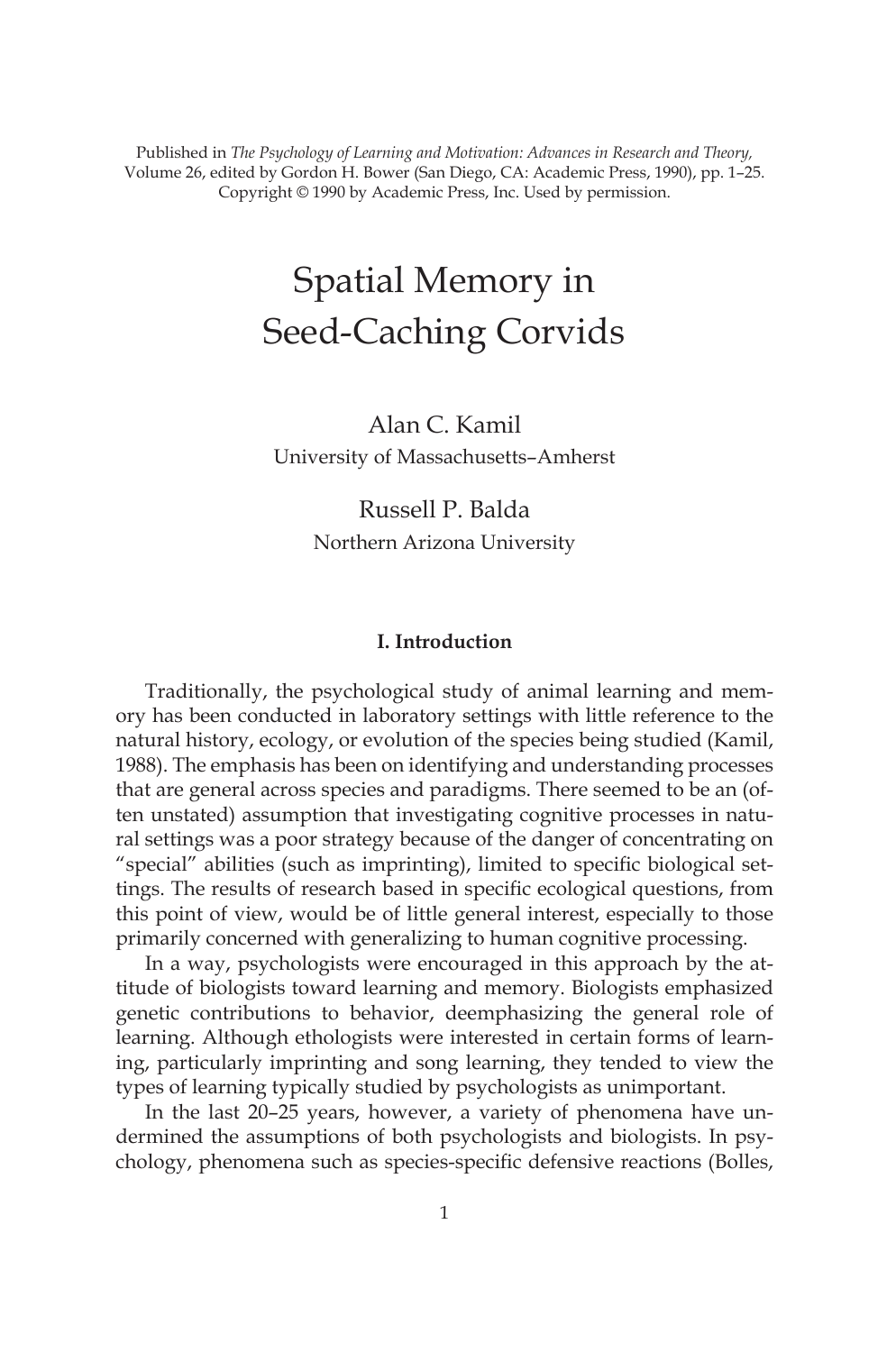1970), autoshaping (Jenkins & Moore, 1973; Kamil & Mauldin, 1987), and taste-aversion learning (Garcia & Koelling, 1966) have shown that the biology of animals can and does affect the outcome of research using the traditional, arbitrary responses studied in psychological experiments on learning and memory. In biology, phenomena such as optimal foraging (Stephens & Krebs, 1986) and the development of social behavior (Cheney, Seyfarth, & Smuts, 1986) have demonstrated that learning and memory play crucial roles for animals in their natural habitat (see Shettleworth, 1984, for discussion of learning and behavioral ecology). These developments establish that the study of learning and memory must involve both psychological and ecological approaches.

If this conclusion is correct, then psychologists need to broaden the way in which they select problems for study. In biology, as in psychology, one approach is to study general processes. Following this approach, one selects the species for study on the basis of convenience or because it has some desirable characteristic, such as short generation time (as in fruit flies for geneticists). This, of course, is the approach that has dominated animal psychology. But there is an alternative approach in biology, one that looks at organisms and their interactions with their environments. In this approach, one selects species and problems for study based upon natural history and ecology.

Our purpose in this article is to review the results of our studies of the mechanisms underlying cache recovery by members of the crow, jay, and nutcracker family. In this research program, we have combined psychological and ecological approaches to the study of memory, and the results demonstrate the utility of this interdisciplinary strategy. Unlike most psychological research on learning and memory, this research program originated in the study of how a particular species solves a particular ecological problem. It serves as an example of how natural history and ecology can provide the starting point for a research program that produces interesting and surprising data of general importance. We begin by outlining the ecological problem.

# **II. The Ecological Problem**

Many animals must cope with cyclic resource availability. The abundance of food may vary on a daily basis or even on a yearly basis. For example, many nuts and seeds are produced only during a relatively short period of time, usually in the fall in temperate zones. Foragers often contend with this variation in resource availability by harvesting and storing food during periods of abundance, using the cached food during periods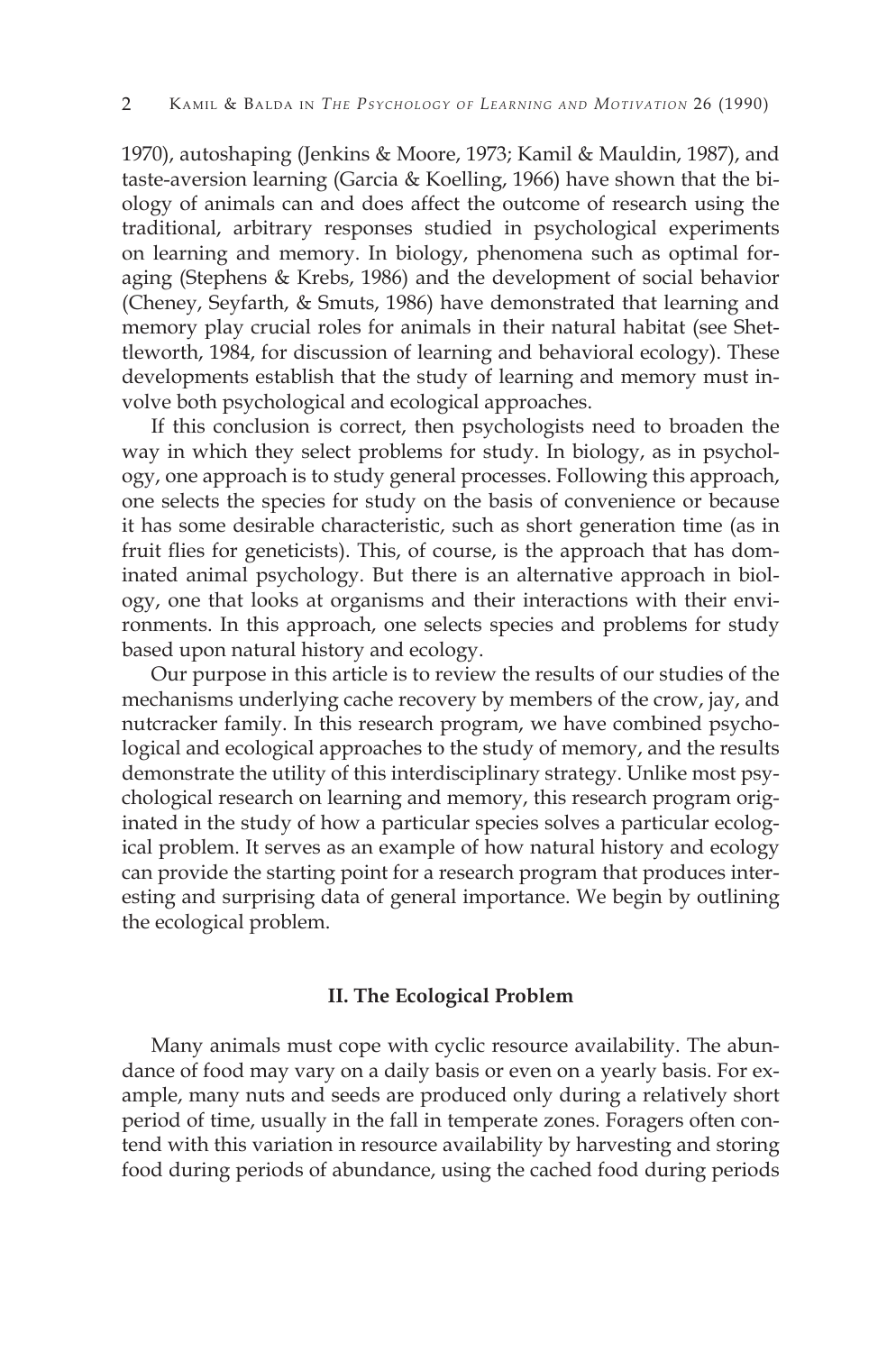of food scarcity (Vander Wall & Smith, 1987). This specialization is shown by many corvids who cache acorns, beech nuts, hazel nuts, pine seeds, etc. Many caching animals create large, centralized food stores, such as the middens of squirrels or the honeycombs of bees. Corvids, however, disperse their cached food in many distinct locations, often buried in the ground (Balda, Bunch, Kamil, Sherry, & Tomback, 1987; Turcek & Kelso, 1968).

A particularly spectacular example of distributed caching is provided by the two members of the *Nucifraga* genus, the Eurasian (*N. cartyocatactes*) and the Clark's (*N. columbiana*) nutcrackers. Our research has focused on the North American species, Clark's nutcracker, which is named for its discoverer. Captain William Clark, who first encountered this bird on the historic Lewis and Clark expedition. The name nutcracker comes from the birds' unusual ability to open the thick hulls of seeds using only the bill. Whereas most birds must hold a seed in the foot and peck at it, nutcrackers commonly remove the shell from seeds with a simple, forceful closing of the bill.

The nutcracker is a bird of the high mountains of western North America, where it is a year-round inhabitant of the coniferous forests. Winters in this habitat are cold, with deep snow, short days, and high winds. This environment is not a very hospitable place to live and breed. Nutcrackers counter these harsh conditions by accumulating a store of food for use during the winter and early spring, when food would otherwise be unavailable.

During August and early September, nutcrackers begin to harvest seeds from the cones of alpine species of pine trees which have just begun to ripen. Green cones are shredded to bits with the long, sharp, sturdy bill, and the extracted seeds are placed in the sublingual pouch located in the floor of the mouth, which can hold up to 95 seeds (Bock, Balda, & Vander Wall, 1973). These seeds may be transported up to 22 km from the harvest site and then buried in thousands of discrete subterranean caches. The seeds in these caches are buried 2–3 cm deep in the soil. The birds usually leave no physical signs of digging on the surface so that these caches are difficult, if not impossible, to detect visually. A single bird can cache up to 33,000 seeds in about 6,600 separate locations during a fall when a bumper cone crop is produced (Vander Wall & Balda, 1977).

These seeds form the bulk of the diet during the winter and the spring breeding season, when other foods are scarce. A single bird needs about 9,900 seeds to survive the winter. About 5 seeds are buried per cache, thus a nutcracker must have access to about 1,980 caches per winter for its own survival. In addition, however, nutcrackers are one of the earliest-breeding birds in North America. Breeding occurs from February to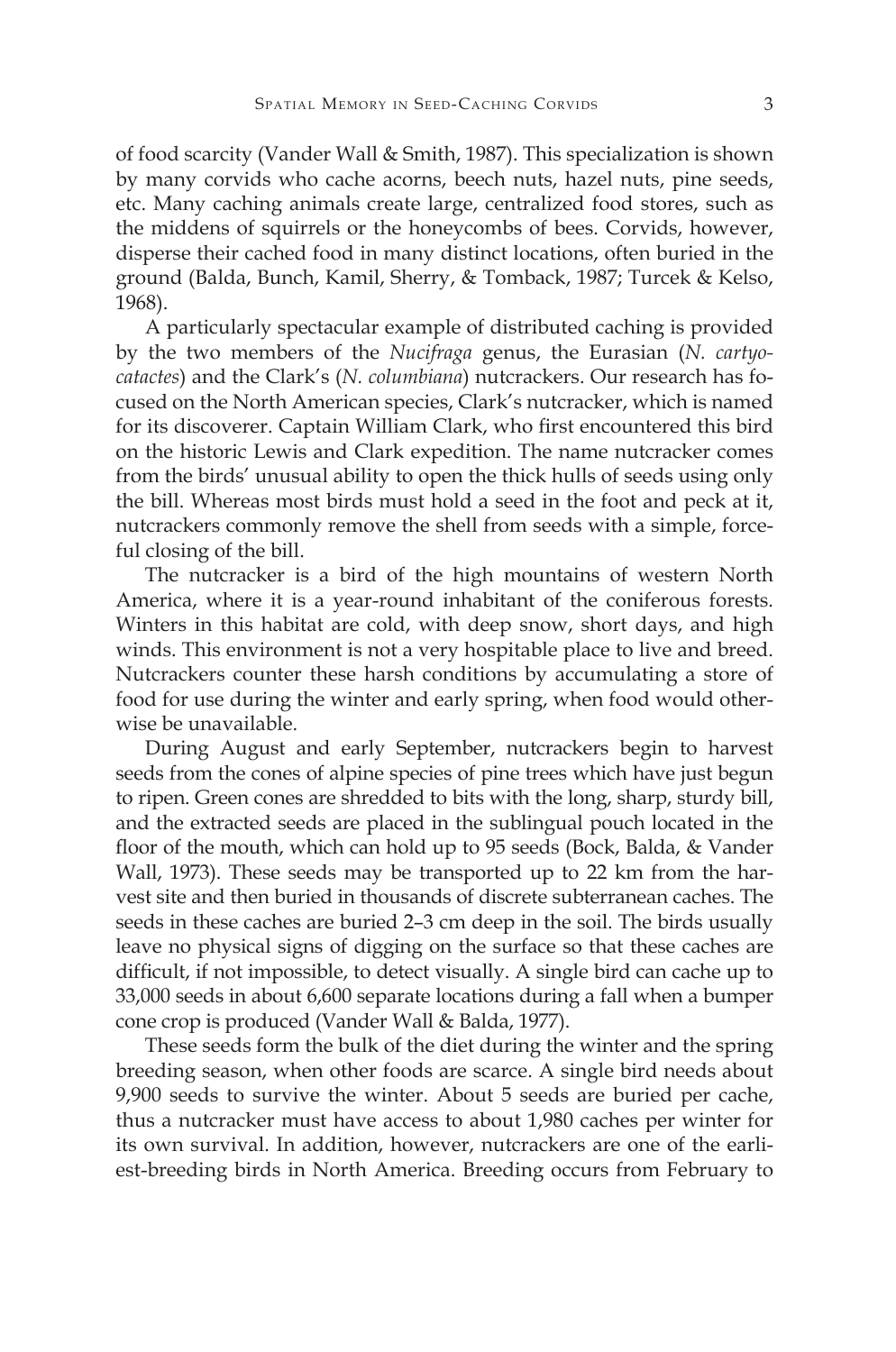April when snow covers the ground and nighttime temperatures are below freezing. Young nutcrackers are fed pine seeds removed from caches created during the previous autumn by both parents.

The winter survival and breeding success of the Clark's nutcracker depends upon cached pine seeds. In years when the pine cone crop is poor, the birds usually forego breeding. They leave their breeding area in the mountains, descending to lower altitudes. In such years they do not breed and many of the birds die. The food stored in caches is crucial for these birds, as is the ability to successfully relocate the stored pine seeds (Mewaldt, 1956).

The problem of later utilization of stored food is, of course, an important one for all caching animals. Some animals, such as honeybees or midden-creating squirrels, place all of their stored food in a single larder. For such central-place storers, the major problem is defending the larder against competitors. But animals such as nutcrackers that disperse their food stores face a very different set of problems. First, the caches must be hidden, providing no obvious cues as to their location, so that the stored food is less vulnerable to theft by other animals. Second, the hidden, cached food must be relocated by the original cacher. Many techniques could be used, including direct cues such as odor, systematic cache placement, site preferences, and spatial memory. The first step in any research program investigating cache recovery is to determine how caches are found.

# **III. How Do Nutcrackers Find Their Seeds?**

Field studies of nutcrackers in natural situations clearly show that they can accurately find specific locations of hidden seed caches up to 11 months after making them. For example, Tomback (1980) tabulated the percentage of probe holes that had empty seed hulls next to them, which provides a conservative estimate of success rates (because the birds occasionally fly off with recovered seeds, although they usually husk them at the site). She found that this percentage ranged between 60 and 80%. Vander Wall and Hutchins (1983) observed nutcrackers probing in the ground in the spring, at least 8-9 months after caching, and directly observed hit rates of 44%. Conrads and Balda (1979) have seen nutcrackers probe with 84% accuracy after the birds had made thousands of caches.

These observational data make it clear that cache recovery is a phenomenon worthy of further investigation. Whatever technique the nutcrackers are using, it is highly accurate. Imagine that you are about to dig for a small cache of pine seeds, perhaps 5 cm in diameter, and all you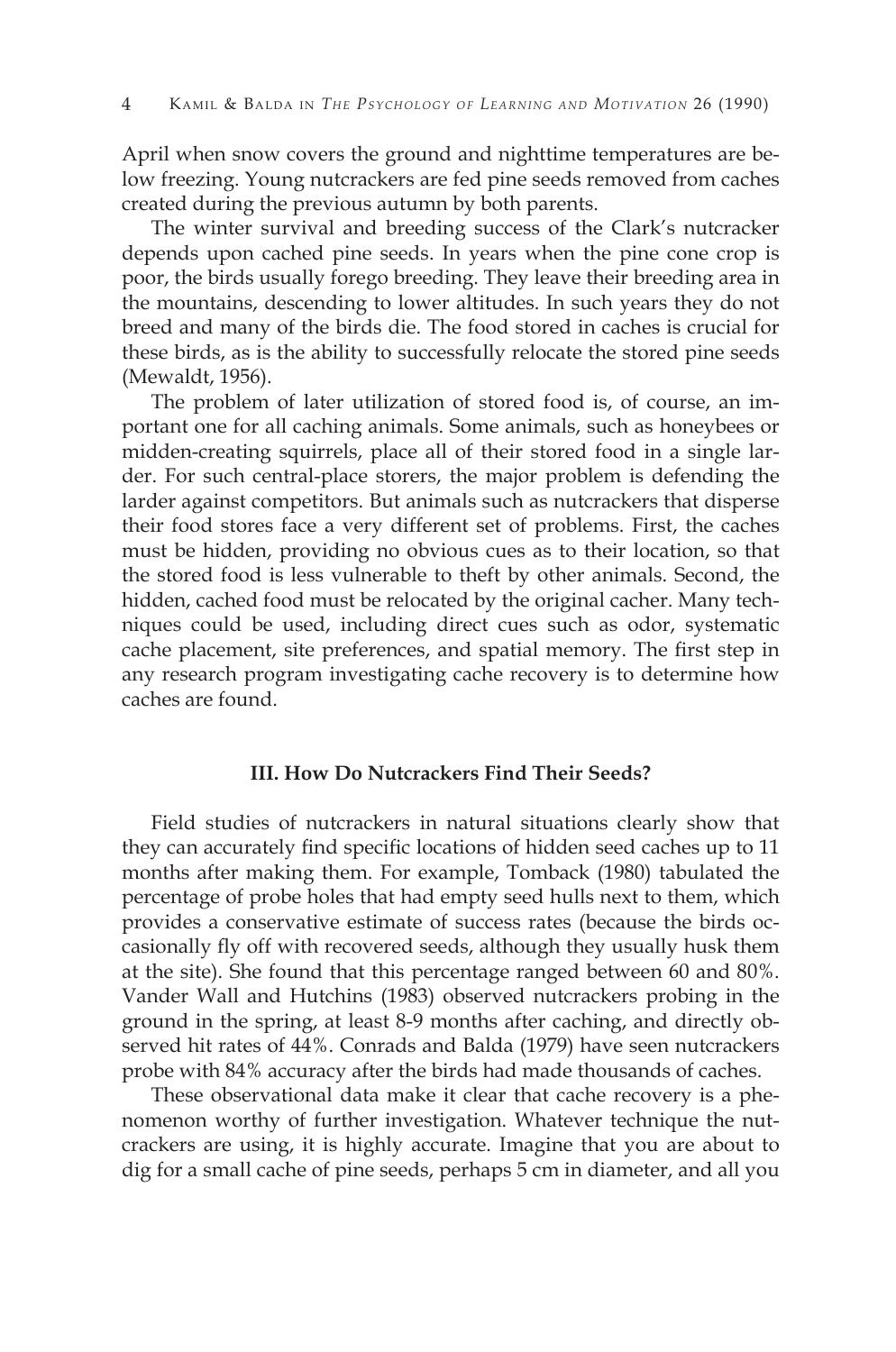have to dig with is a bill 1-2 cm wide. Even if there were several caches per square meter, hit rates as high as 10% would be impossible to obtain by chance.

Several mechanisms could be employed, but each appears to have a significant problem associated with it:

- 1. Cues emanating directly from the seeds, such as odor, which direct digging behavior. However, such cues would also be available to competitors and significant amounts of stored food might be lost.
- 2. Site preferences which direct digging during both caching and recovery. However, such preferences would have to be extremely specific, allowing accuracy on a very fine-grain level.
- 3. Fixed movement paths which are followed during caching and recovery. Again, these would have to be extremely fine-grained.
- 4. Memory for specific cache sites. This seems unlikely because of the large number of sites to be remembered and the relatively long duration of memory implied by natural history.

Although the observational field data brought this problem to our attention, it is apparent that controlled experimental testing was necessary to determine the mechanism underlying accurate cache recovery by nutcrackers. The first such study (Balda, 1980) found that a Eurasian nutcracker would cache and accurately recover seeds in a dirt-floor aviary. Most importantly, Balda conducted a control experiment. After the bird had cached, Balda removed the seeds from the caches and reraked the soil. During recovery sessions, the bird returned to the locations where seeds had been buried, demonstrating that cues given off by the cached pine seeds were not necessary for accurate recovery.

Vander Wall (1982) extended these findings with a study of Clark's nutcrackers in an outdoor aviary. He found that when two nutcrackers cached in the same area at different times and then separately recovered caches, each bird only recovered its own caches. This also indicates that direct cues from cached seeds are not responsible for cache recovery. If direct cues were being used, then each bird should have found at least some of the seeds cached by the other bird. In addition, when Vander Wall moved the landmarks in part of the aviary, leaving the cached seeds in place, the birds' digging behavior was displaced away from the seed. The displacement indicated that the birds were using the landmarks to relocate caches.

Kamil and Balda (1985) carried out an additional control. They used a room with 180 holes in the floor. Each hole could either be filled with a tight-fitting, sand-filled cup or be capped with a wooden plug. During caching sessions, most of the holes were plugged, forcing the birds to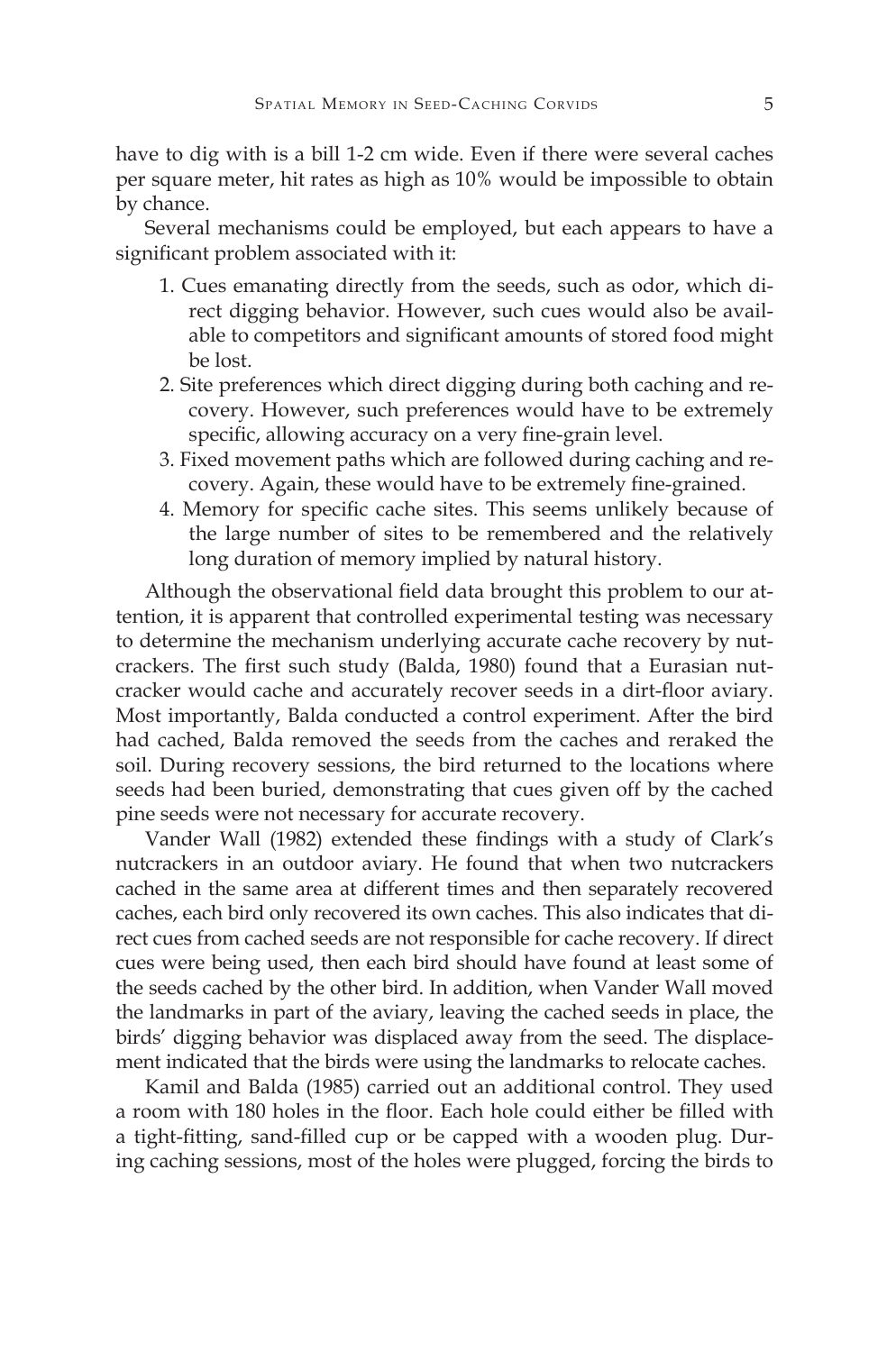cache in a widely dispersed, randomly chosen set of holes. During recovery sessions, all holes were open. Even under these conditions, when the experimenters, rather than the birds, chose the cache sites, the birds were able to recover caches accurately. If site preferences were responsible for accurate cache recovery, performance should have deteriorated when the birds were forced to cache in sites chosen by the experimenters. In addition, there was no consistent relationship between cache order and recovery order (see below), eliminating systematic movement patterns as necessary for accurate cache recovery.

These experimental results clearly indicate that the most reasonable explanation for the accurate cache recovery of nutcrackers is spatial memory for cache sites. This, in turn, raises many questions. In the next section, we discuss what is known about the characteristics of the spatial memory system of nutcrackers.

# **IV. The Characteristics of Cache Site Memory in Nutcrackers**

# *A. The Role of Preferences During Cache Recovery*

As described above, only a limited number of holes in the floor are available to the nutcrackers for caching during most of our experiments. In one such experiment (Kamil & Balda, 1985) we directly compared the cache recovery accuracy of four nutcrackers after they were given a large number of holes to select from (90) with accuracy after they were forced to select caches from a very restricted number of holes (8). All four birds recovered their caches at above chance levels during both conditions of this experiment, and the overall level of accuracy was not significantly different between conditions.

One bird in this experiment, however, demonstrated much higher levels of accuracy under the 90-hole condition. This bird had a history of poor performance in other experiments when few holes were present for caching, but performed extremely well after 90 holes were available. It is possible that for this individual, site preferences were important and could only be utilized during the 90-hole condition.

In another experiment (Balda & Kamil, 1989) we compared the cache recovery accuracy of nutcrackers and pinyon jays when each species was given 15 and 90 holes open for caching. Overall, performance was better after the birds had selected cache sites from the 90-hole array. This effect was relatively small for nutcrackers (12%) but was quite large for pinyon jays (33%). This difference is undoubtedly due to the tendency of pinyon jays to place their caches very close together during the 90-hole condi-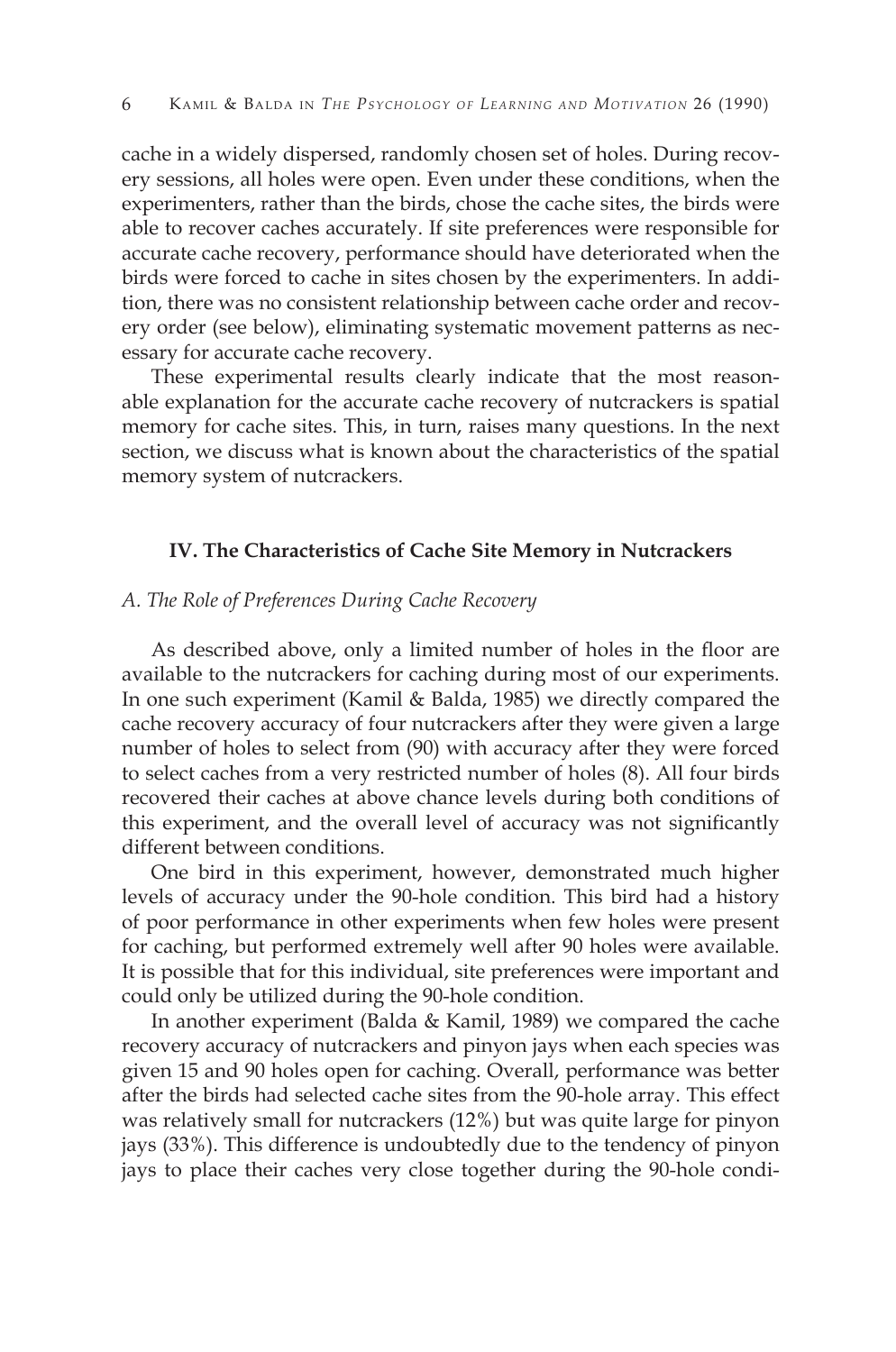tion. Then, during recovery, the pinyon jays could simply return to the area where caches where clustered. Pinyon jays may remember the locations of their preferred areas in which they have clumped their caches rather than remembering individual cache sites.

We have performed several other analyses relevant to the question of site preferences. For example, several analyses which divided cache sites into preferred and nonpreferred groups on the basis of visitation during habituation sessions and order of use found no effects (Kamil & Balda, 1985). When different nutcrackers are given the same set of holes as potential cache sites, they show only a slight tendency to avoid certain holes (Kamil & Balda, 1990). In sum, although site preferences exist, they do not appear to have a large effect on cache recovery accuracy in nutcrackers.

#### *B. Order Effects*

As a nutcracker makes caches, it encounters the cache sites sequentially, in a particular order. We have regularly examined the data from our experiments to determine whether or not there is a consistent relationship between the order of cache creation and any aspect of cache recovery.

In several cases, we have calculated Spearman rank-order correlations between the order of caching and the order of recovery. For each bird, each cache is assigned two numbers, one reflecting its rank in the cache order and the other its rank in the recovery order. The resulting correlation coefficients show a slight overall tendency toward being positive. For example, in one experiment (Kamil & Balda, 1990), Spearman rankorder correlations were calculated for 10 birds. The average correlation was +.01. Three of the individual coefficients were statistically significant (at the  $\alpha$  = .05 level); one was significantly negative, two positive.

This failure to find a correspondence between caching and recovery orders rules out one simple interpretation of cache recovery. It is clear that the birds do not retrace the path they used during caching sessions while recovering their caches. If they were duplicating the same movement pattern, then the overall correlations would be strongly positive. (Of course, it could be argued that they retrace portions of the caching pattern during recovery. But there are no signs of regular strings of successive recoveries mirroring portions of the caching sequence either.)

Despite the absence of consistent correlations between caching order and recovery order, primacy and/or recency effects could be present. For example, if a nutcracker initially recovers a few of his early caches and a few of his late caches, this would be obscured by an overall correlation analysis. Therefore, we have conducted analyses in which we have di-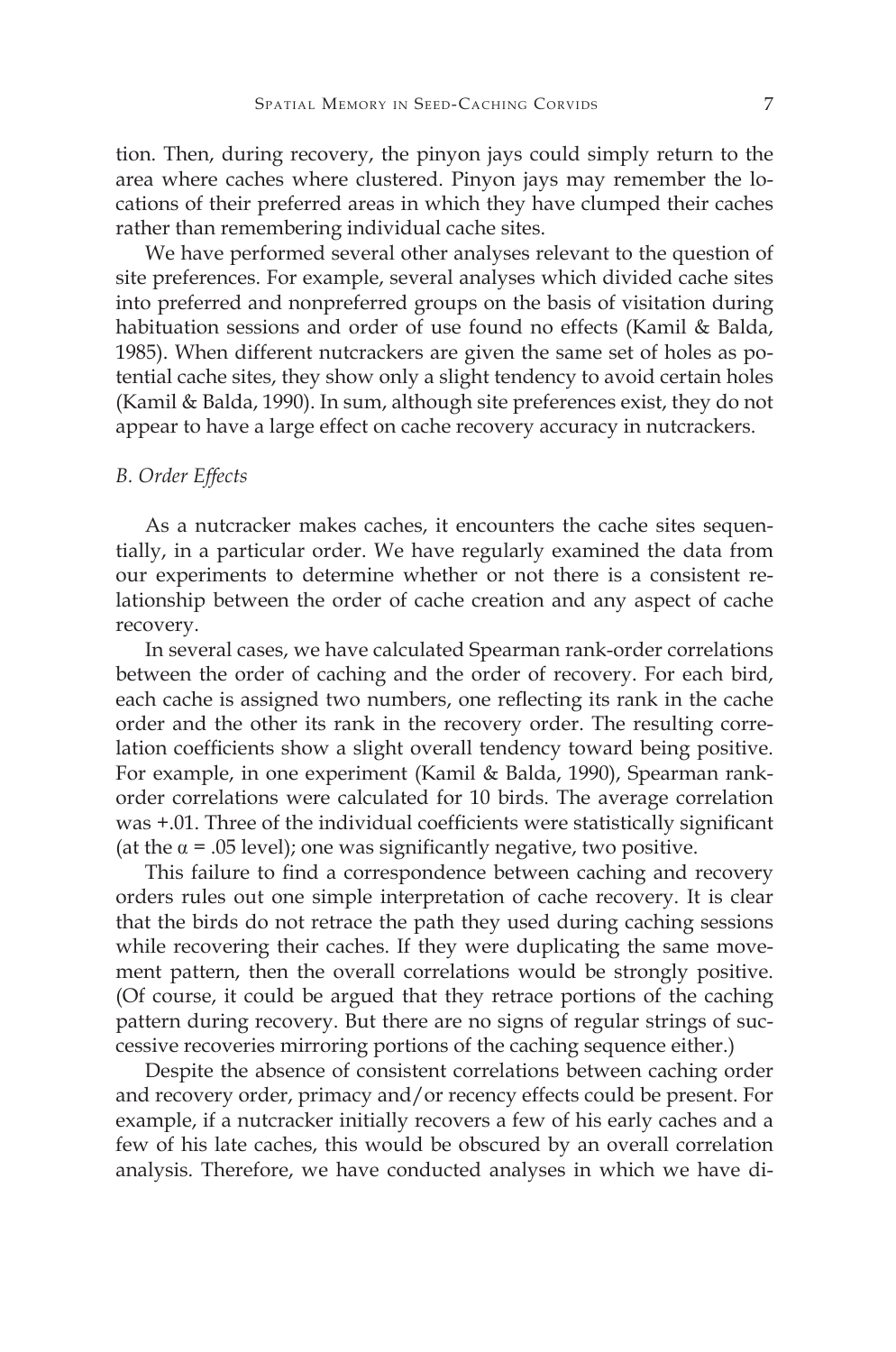vided caches into early, middle, and late groups based on order of creation and calculated mean ranks of recovery for each group. We have never found any differences even approaching significance. In summary, there is no strong relationship between the order in which seeds are cached and the order in which the seeds are recovered during our experiments.

# *C. Decline in Accuracy*

During virtually all of our experiments, the accuracy of cache recovery declines as recovery proceeds. This decline is much more rapid than the decline in the levels of performance that would be expected by chance (as caches are removed from the room). What could account for this decline in accuracy? One possibility is that the birds remember some sites better than others and recover the better-remembered sites first. If this were true, then forcing the birds to recover their caches in a random order should eliminate the decline in accuracy.

In order to test this prediction, Kamil and Balda (1990) allowed birds to cache throughout the experimental room, so that approximately equal numbers of caches were placed in each quadrant. During the control condition, recovery proceeded as usual, with all holes in the room available during each of the four recovery sessions. During the experimental condition, we controlled recovery order across sessions. During each of the four recovery sessions only one quadrant of the room was available; the holes in the other three quadrants were capped with wooden plugs. Each bird recovered from each of the four quadrants in a different random order across the four recovery sessions.

One factor complicated the analysis. The levels of performance expected by chance declined from session to session only during the control condition because the proportion of holes containing seeds declined as recovery proceeded. Despite this complication, the results clearly supported the hypothesis. Even when recovery accuracy was adjusted to take this difference into account, performance during the control condition declined markedly over sessions, but recovery accuracy was virtually constant during the experimental recovery sessions (Figure 1). Perhaps the clearest aspect of the results is that during the very first recovery session, when chance levels were identical for the two conditions, recovery accuracy was significantly higher when all holes were available than when only one quadrant was available. It seems clear that the nutcrackers were first recovering the caches that they remembered best.

It is particularly interesting to consider this result in conjunction with the evidence reviewed above that there is no relationship between caching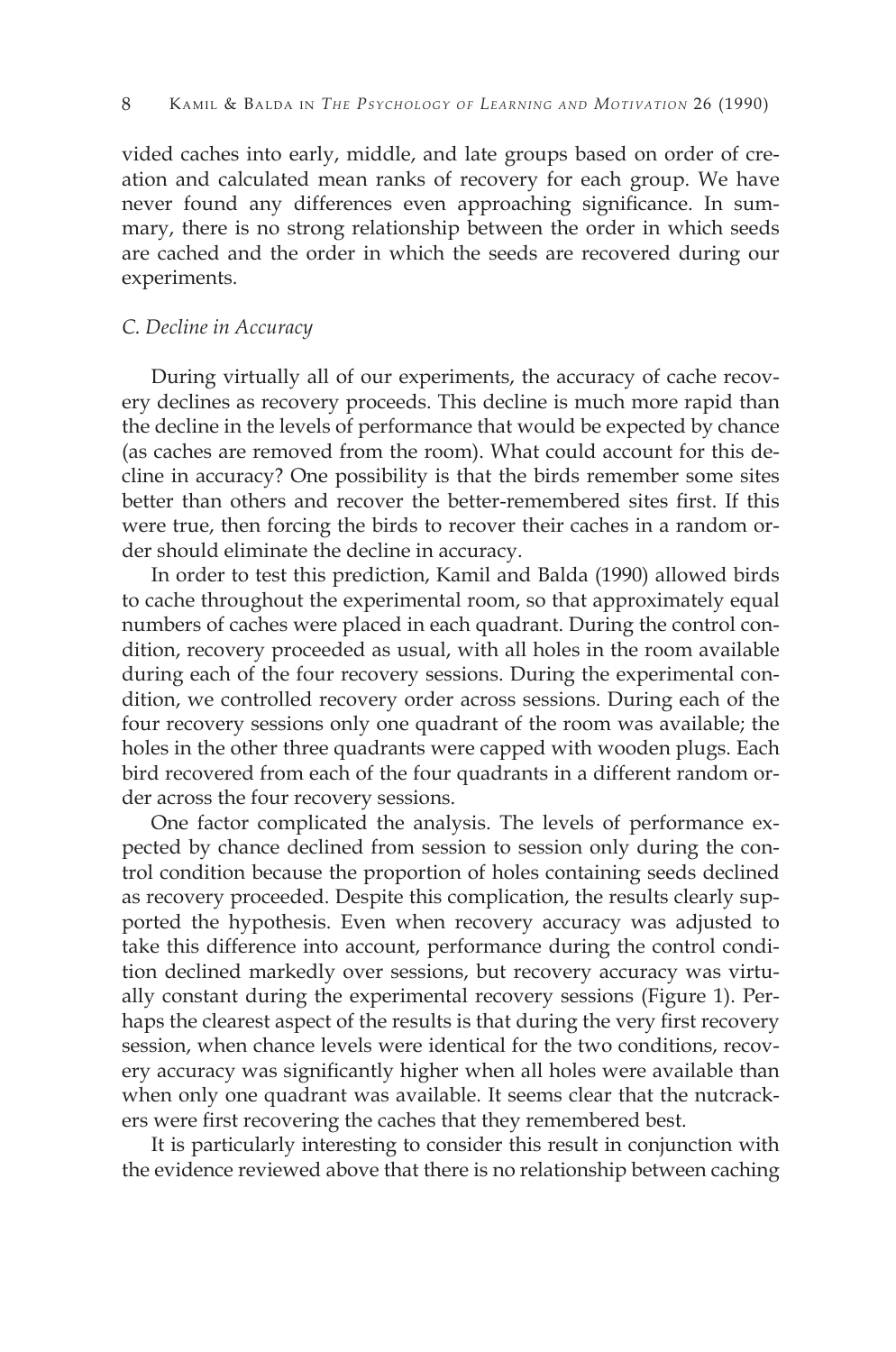

**Recovery Session** 

**Figure 1.** Performance during cache recovery when all holes were available during each recovery session (control) or when only one quadrant of the room was open during each recovery session (experimental). The modified accuracy score takes into account differences in the levels of performance expected by chance by using the ratio (accuracy  $-$  chance)/(1.00  $-$  chance).

order and recovery order. It is clear that some sites are remembered better than others and that these sites are recovered first. But caching order has no discernible effect on recovery order. This clearly implies that caching order is unrelated to how well sites are remembered. However, recovery order appears to be a good index of memorability. The best-remembered sites are probably those that are recovered first. We took advantage of this aspect of the cache recovery behavior of nutcrackers to further investigate the causes of differential memory for different cache sites.

The logic of the experiment was simple. Birds were forced to use the same locations as cache sites during two successive cache-recovery cycles. Suppose some sites are better remembered than others because of a physical attribute, such as proximity to a conspicuous landmark. Then if the same sites have caches placed in them twice, they should be recovered in the same order during each cycle.

During the first stage of this experiment, nutcrackers were allowed to make 15–18 caches in 45 holes. After recovering these caches, they were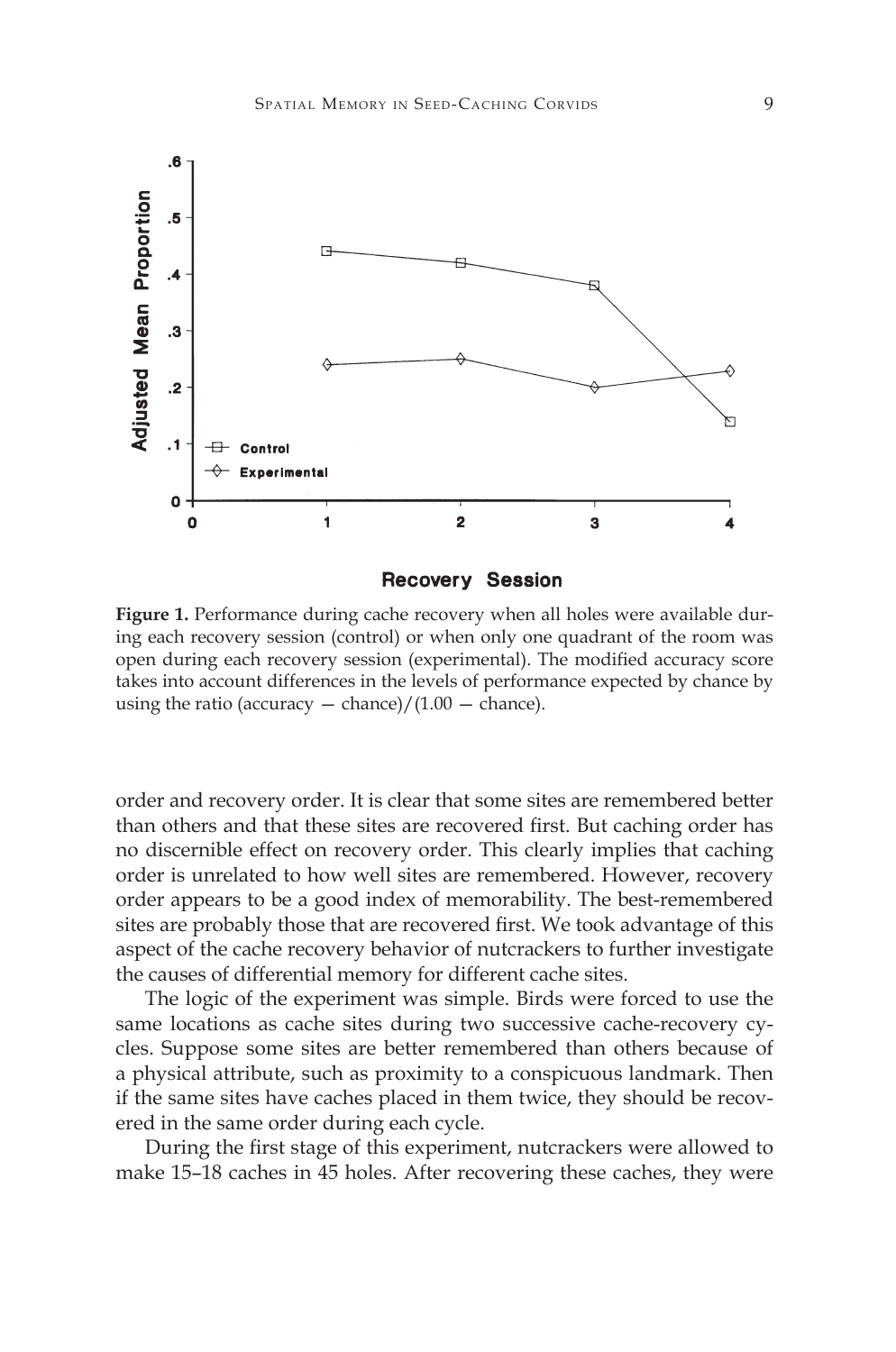given another caching session with only the previously used holes available for caching. The birds cached in these holes and then they recovered again. During both recovery sessions, the same set of 90 holes was open.

Performance declined significantly as recovery proceeded during both stages, indicating that some sites were, in fact, remembered better than others during each stage. But there was no consistent relationship between the order of recovery during Stage 1 and the order of recovery during Stage 2. Clearly, if the decline in performance is a measure of differential memory, the different recovery orders in response to the same set of cache sites shows that the best-remembered sites were different during the two stages. This presents strong, albeit negative, evidence against any inherent physical characteristic of the sites being responsible for differential memory.

The questions of differential memory for different cache sites and of recovery order need further analysis. If the source of differential memory is not inherent physical differences between sites, perhaps it can be found in different behaviors at different sites during caching. For example, the best-remembered sites may be those at which the caching bird spends the most time or makes the most probes. Detailed analysis of caching behaviors may resolve this issue.

#### *D. What Is the Duration of Cache Site Memory?*

The natural history of the nutcracker suggests that cache site memory must have a duration of at least 9–10 months. Nutcrackers have been observed accurately recovering cached seeds in the field in the spring to early summer, at least 9 months after the caches must have been made the previous fall (Vander Wall & Hutchins, 1983). We have begun to explore the duration of cache site memory in the laboratory.

In a pilot study, three nutcrackers were allowed to cache in the fall. Then they were allowed to recover some of their caches 1 week, 3 months, and 6 months later. Performance did decline somewhat from 1 week to 6 months, but some decline is to be expected as recovery proceeds (Kamil & Balda, 1985). The important consideration is that the performance of all three birds was significantly above chance after 6 months.

We are currently conducting a large scale, long-term, between-group experiment. Four groups of six to seven birds each were allowed to cache in the fall. One group was tested after 7 days, another after 3 months, another after 6 months, and another will be tested after 10 months. So far, there are no significant differences, or even a hint of consistent differences, among the 1-week, 3-month, and 6-month groups. Clearly, the limits of nutcracker memory for cache location are greater than 6 months.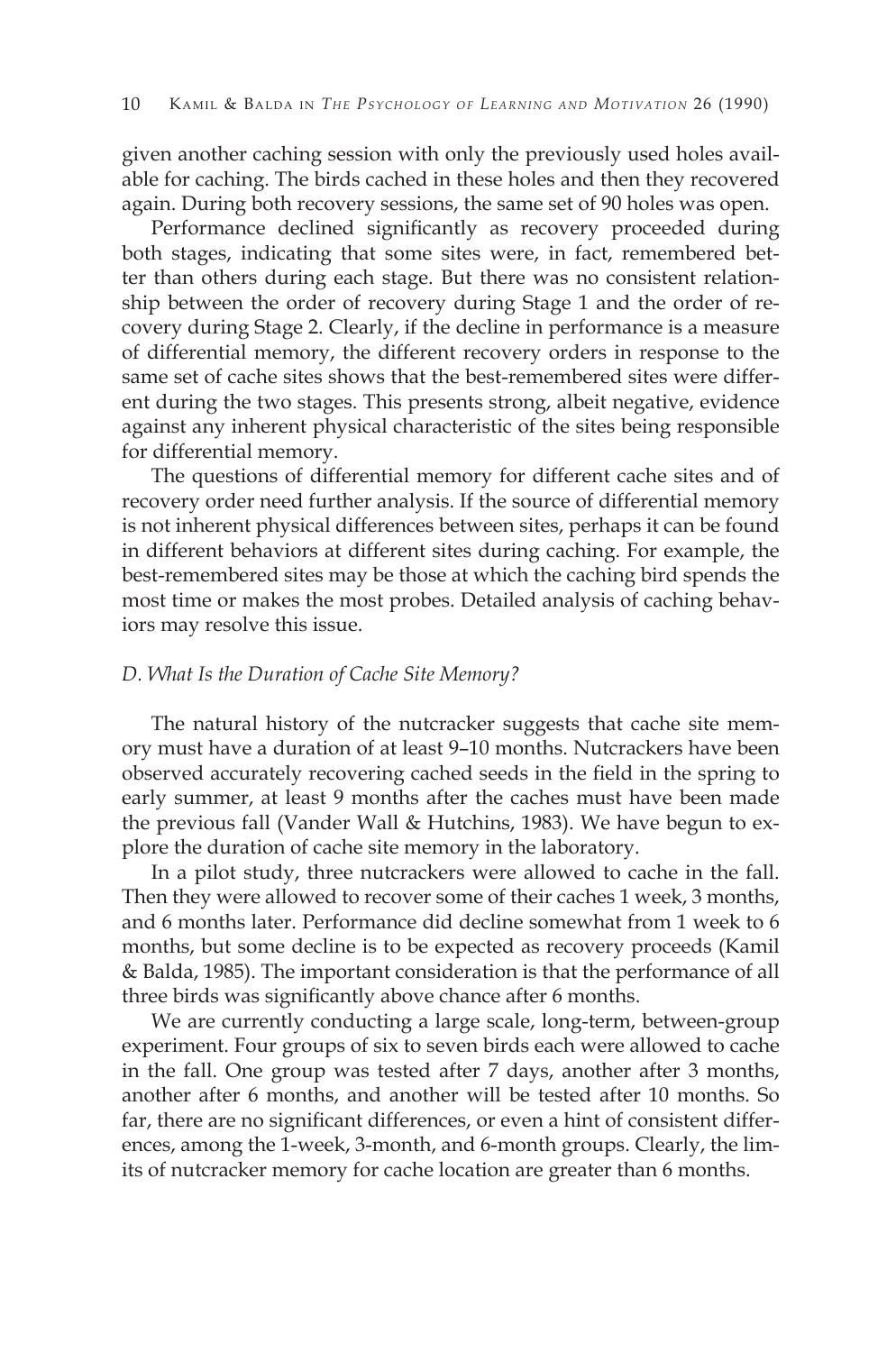# *E. The Effects of Performance Factors*

During cache recovery tasks, nutcrackers perform consistently above chance during laboratory experiments, at levels comparable to those observed in field situations. Accuracy levels of .25 to .70 are not uncommon in field and laboratory. However, it is not clear if the errors that are made under laboratory conditions reflect limits of the spatial abilities of these birds or if some other, performance factors are responsible. Several incidents suggest that some probes we record as errors are not due to failures of memory.

For example, on some occasions we have observed a bird that was previously recovering seeds accurately suddenly begin to frantically search through many adjacent holes. This behavior is characterized by a very rapid probing of holes located next to each other. After some time this behavior ceased and the bird again probed more deliberately with high accuracy. These probes are recorded as errors, but they may represent something other than memory failure. One possibility is that the bird is looking for seeds cached by other birds. This was suggested to us by an episode with one nutcracker during habituation. Through experimenter error, a seed was accidentally left in a hole where it had been placed by another bird during an earlier session. The bird found this seed, perhaps because it was only partially buried. It then proceeded to dig up all empty holes, going rapidly from one to the next. In fact, this bird was ruined as an experimental subject because it would always engage in this behavior thereafter.

On other occasions we have observed birds make numerous errors at the end of a recovery session and not recover their last one or two caches in the room. Upon return to the room at some later time the birds recover these last caches immediately, with no errors. In two cases, we have seen birds recover their last cache and then stop all digging behavior, as if they "knew" there were no more seeds in the room. Taken together these observations offer at least anecdotal evidence that nutcrackers may know more about the location of their caches than their error rates indicate. We have examined the effects of several performance factors on error rates.

Errors may increase near the end of recovery sessions due to satiation. Birds are tested after being deprived of food for 24 hr and then eat the seeds they find. If accuracy is related to hunger levels, then error rates might increase as hunger declines across the session. We tested this possibility (Kamil & Balda, 1985) by testing four nutcrackers under two conditions (with order of testing counterbalanced). Birds were allowed to make up to 12 caches in 27 randomly selected holes. After a 7-day retention intervals birds were allowed to recover their caches. In one condition birds were pre-fed before entering the room for the recovery session,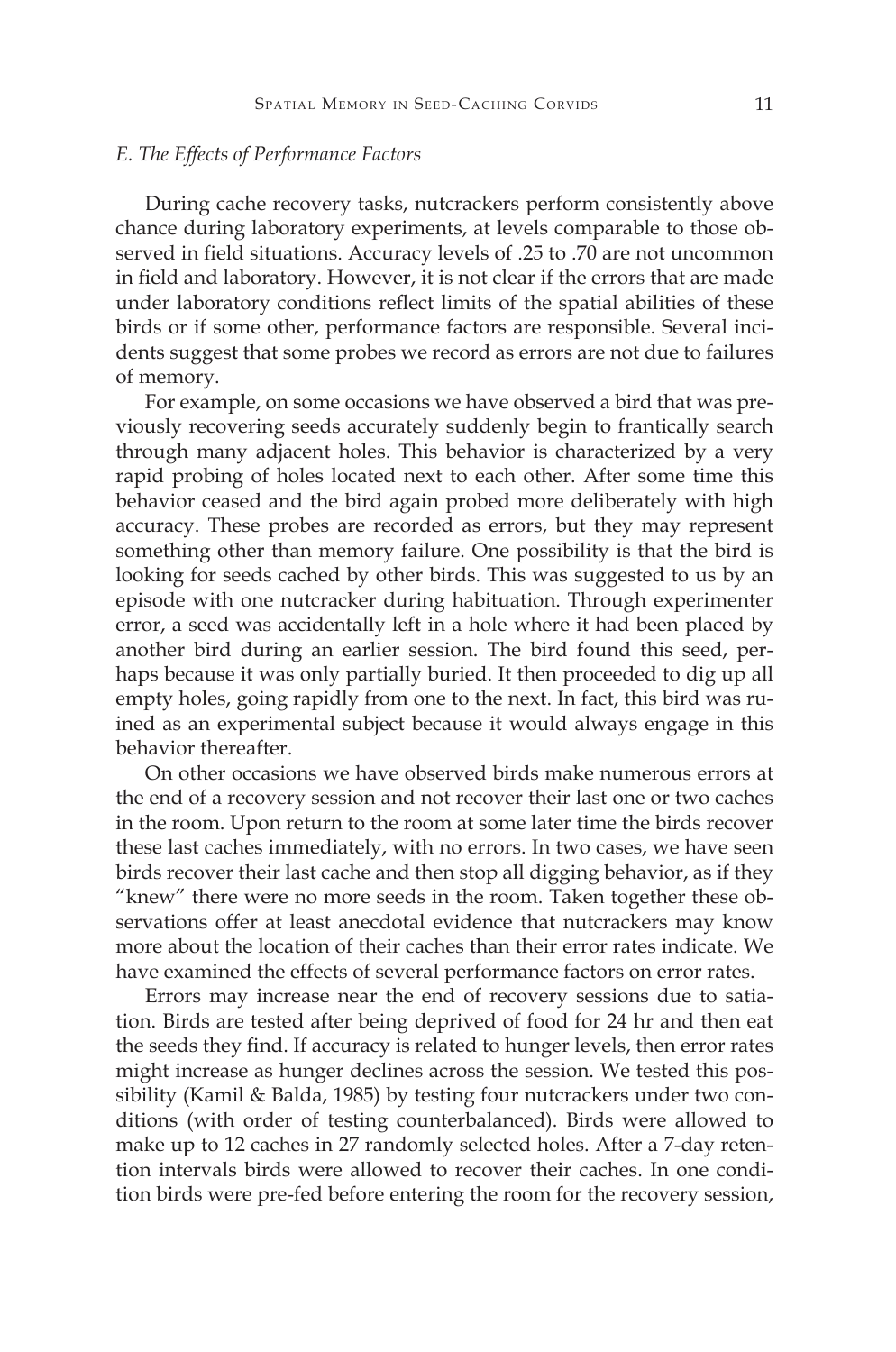whereas in the other condition birds were deprived of food for 24 hr before testing (our usual procedure). Nutcrackers were consistently above chance under both conditions of the experiment, and there was no significant difference in performance between pre-fed and satiated birds. These results suggest that hunger level is not responsible for the drop-off in performance toward the end of test sessions.

In nature, nutcrackers cache in a variety of substrates, ranging from coarse gravel to fine clays. We have used fine sand as the caching substrate, which is probably easier to dig in than natural substrates. Thus, errors may be relatively inexpensive in our experiments and this may account for some of them. We tested six nutcrackers under two conditions. They cached and recovered from cups that contained fine sand in one condition and from cups filled with a mixture of fine sand and pebbles in the other condition. The pebbles were similar in size to the pine seeds used in the experiment. The birds cached readily during both conditions. The sand/pebble mixture appeared to be more difficult because the pebbles impeded the forceful thrust of the bill normally associated with the creation of a cache. During recovery birds probed more and spent more time at sand/pebble sites. Under the latter condition caches were found with significantly fewer probes than when the cups contained only sand. These results show that recovery accuracy is influenced by the cost of digging and that error rates are not a function of memory alone.

# **V. Species Differences in Cache Site Memory**

Clark's nutcrackers are not the only birds who cope with fluctuation in food availability by storing food for later use in many widely dispersed sites. This adaptation is fairly common among parids (the chickadees and tits; Sherry, 1984) and ubiquitous among corvids (the jays, crows, and nutcrackers; Balda & Kamil, 1989; Goodwin, 1976). Among the corvids, there is considerable variation in the extent to which different species are dependent upon stored food. Three species of the American Southwest, the Clark's nutcracker (*Nucifraga columbiana*), pinyon jay (*Gymnorhinus cyanocephalus*), and scrub jay (*Aphelocoma coerulescens*) differ in the extent to which they depend on stored food. They also differ in the extent of their morphological specializations for the harvesting, transport, caching, and recovery of seeds (Vander Wall & Balda, 1981).

Clark's nutcrackers live year-round at high elevations where other foods are not available during winter and spring. They cache between 22,000 and 33,000 seeds in some autumns, and their diet consists of close to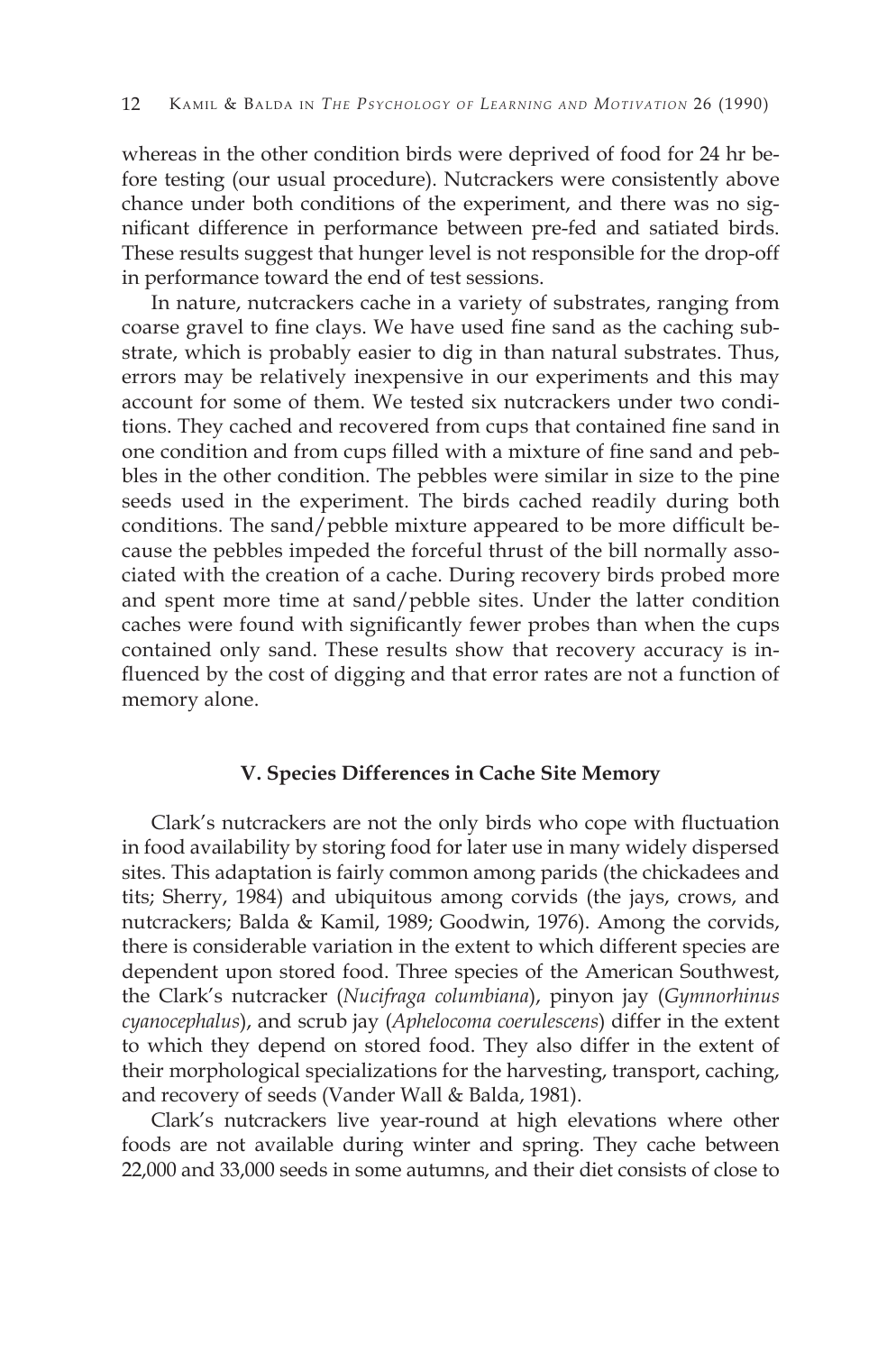100% stored pine seeds during the unproductive winter months. As noted earlier, nutcrackers have a strong sharp bill, that they use to open tightly closed green pine cones, and a unique sublingual pouch in which they can transport up to 95 whole seeds. In alpine areas these birds breed in March and April and their nestlings can survive on a diet of pine seeds.

Pinyon jays, a highly social species, live at lower elevations, cache thousands of seeds, and eat between 70 and 90% stored pine seeds in winter. These jays can carry up to 45 pine seeds in an expandable esophagus, have a sharp bill (also used to open green pine cones), breed very early in spring, and feed their nestlings some pine seeds.

Scrub jays live year-round in the mild, pinyon-juniper woodland and eat a wide variety of foods. They probably cache no more than 6,000 pine seeds in fall, can transport no more than 4 seeds in mouth and bill, and have a very generalized, blunt bill. These birds breed in early summer.

Thus, these three species vary systematically in the elevations at which they live, the number of seeds they cache, and their morphological specializations for harvesting and storing seeds. Based on these features, the species can be regarded as showing a specialization gradient from nutcracker to scrub jay, with the pinyon jay being intermediate. Are there species differences in the accuracy of cache recovery that reflect this gradient? If so, we expect nutcrackers to perform best, pinyon jays somewhat worse, and scrub jays worst of all.

To answer this question, Balda and Kamil (1989) tested seven birds of each species under two conditions, with order of testing counterbalanced. During one condition, the birds were allowed to select cache sites from 90 opened holes in the room. These holes were spaced evenly throughout the room. Each bird was placed in the room individually and allowed to make 8 caches. The bird was then removed for a 7-day retention interval. During this time we removed all signs of digging activity from the room. The bird was then allowed back in the room with all 90 holes open and seeds present in the holes used by the bird during the caching session. During the second condition, a different set of 90 holes within the caching room was used. During caching, only 15 randomly selected holes (out of the 90) were available to the bird. Again, the bird was allowed to make 8 caches. After another 7-day retention interval birds were allowed into the room to recover their caches with all 90 holes open.

This design was used because different species may employ different mechanisms to locate their seed caches. For example, when birds are given free choice of many cache sites to use, such as during condition 90, they may employ a "caching rule" or demonstrate a preference of some type for certain sets of holes. Then, during recovery sessions only the rule or preference need be remembered. Limiting the number of cache sites,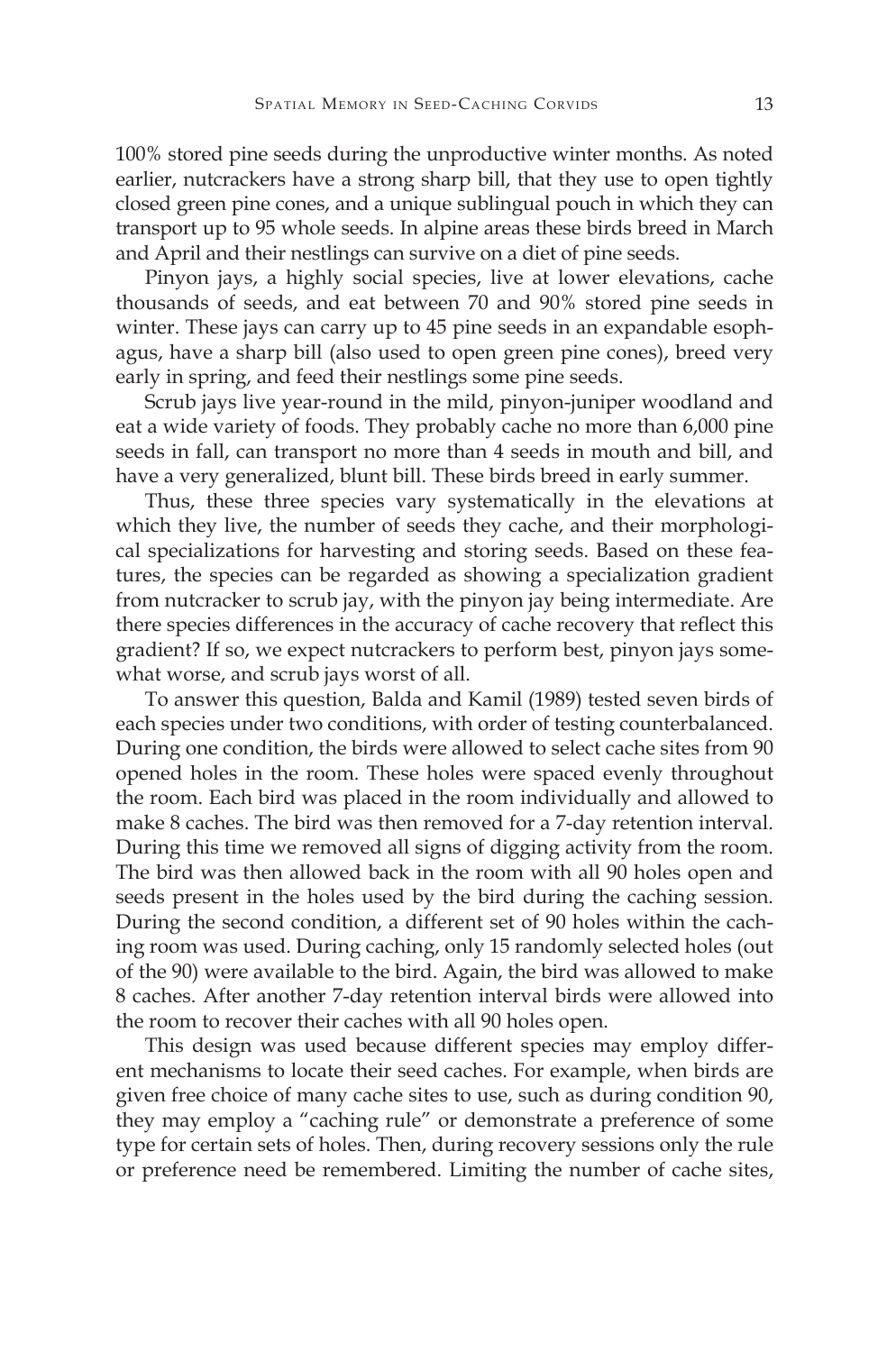

**Figure 2.** Mean performance of each species after 90 holes were available for caching (open bars) or after only 15 holes were available (cross-hatched bars).There were always 90 holes available during recovery sessions.

such as during condition 15, would limit these cache placement strategies. In essence, condition 15 forces the bird to place its caches in a set of holes chosen by the experimenters.

All birds readily cached and recovered seeds under both conditions. Accuracy varied as a function of both species and condition (Figure 2). Scrub jays performed significantly worse than either pinyon jays or nutcrackers, which did not differ from each other. Performance was generally better during the 90-hole condition, especially for the pinyon jays, who performed exceptionally well during condition 90 and showed a marked decline in condition 15. The reason for this marked effect of number of holes available on cache recovery in pinyon jays was the spatial clustering of cache sites described above.

These results support our specialization hypothesis, that the accuracy of cache recovery varies as a function of the ecology and natural history of the species being tested. Nutcrackers and pinyon jays, the two species most dependent on cached seeds in nature, performed significantly better than scrub jays.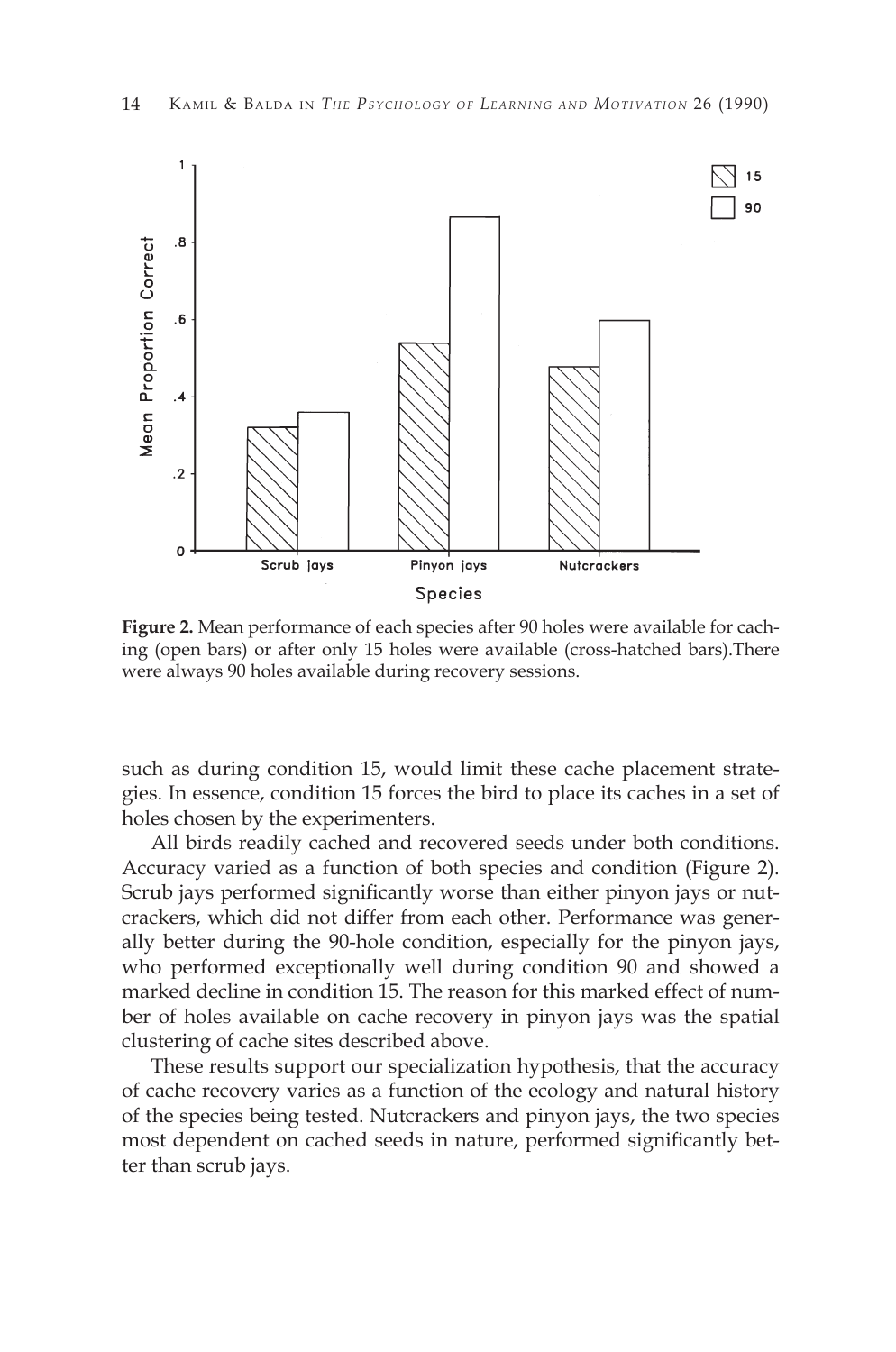#### **VI. Noncaching Tests of Spatial Memory**

The comparative experiment demonstrated differences between nutcrackers and scrub jays in cache-recovery accuracy. However, data from seminatural cache-recovery experiments cannot adequately test whether or not these differences are due to species differences in spatial memory. This will require testing the species under conditions that offer more control over parameters such as duration of exposure to the to-be-remembered location. This suggests comparative experiments using more traditional psychological procedures. In order to accomplish this goal, we have begun to test nutcrackers in an analog of the radial maze and with operant procedures.

#### *A. Radial-Arm Maze*

During a forced-choice radial-arm maze procedure (e.g., Beatty & Shavalia, 1980), each trial is divided into two parts. During the preretention, information stage, the rat chooses a subset of the arms of the maze. Then, following the retention interval, the animal is given free choice among all of the arms of the maze and rewarded for visiting those arms not earlier visited. This procedure was adapted for nutcrackers by using eight of the holes in our cache-recovery room (Balda & Kamil, 1988). One set of eight holes, arranged in a rough circle, was used throughout the experiment. During each trial, each nutcracker was allowed in the room twice. During the preretention phase only four of the holes were open. These holes were randomly chosen on each trial, and each contained a single pine seed buried below the surface of the sand by the experimenter. After the bird dug up and ate these four seeds, the room lights were flashed as a signal to leave the room. During the retention interval, the bird remained in its cage while the experimenter entered the room, uncapped the four capped holes, buried one seed in each of these previously capped holes, and cleaned up any signs of previous activity. When the retention interval was over, the bird reentered the room for the test phase. During the test phase all eight holes were open, but only holes that had not been visited earlier contained seeds.

During preliminary training, the retention interval was held at 5 min. At first, the birds showed a pattern of visiting all of the available holes in a circular path. However, once we introduced a large set of rocks and logs that made hopping from one hole to the next more difficult, performance improved rapidly, reaching asymptotic levels of over 80%.

After this initial training was complete, we tested the birds with seven different retention intervals ranging between 5 min and 24 hr (Figure 3).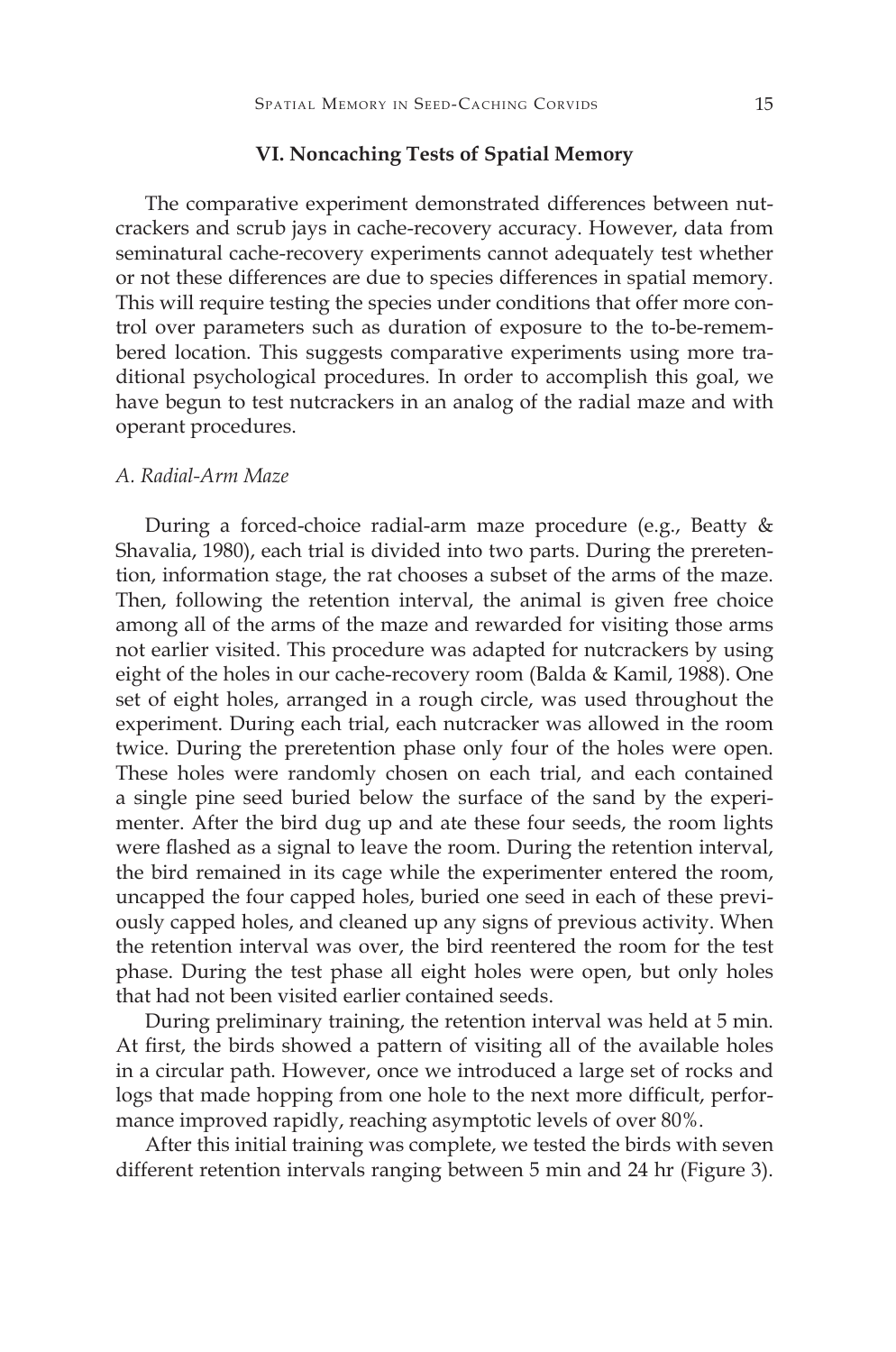

**Figure 3.** Mean percentage correct choices during radial-maze analog testing after different duration retention intervals.

There was no significant decline in performance through 6 hr, but performance after a 24-hr retention interval was close to chance. These results are markedly different from those obtained in similar studies of pigeons and from the cache-recovery results described above.

In comparison to the results of cache-recovery experiments, the performance observed in the radial-maze analog experiment is unimpressive. For example, high accuracy levels after retention intervals of 10-15 days, with 25-30 cache sites to be remembered, have routinely been observed in nutcrackers (Kamil & Balda, 1985). On the surface, this comparison suggests that the nutcrackers may use different memory systems during radial-maze and cache-recovery tests. However, several procedural differences between the tasks may account for the differences.

The most important of these appears to be proactive interference. During radial-maze tests, the set of locations to be remembered changes daily, on each trial. During a cache-recovery experiment the set of locations to be remembered does not change within a single test. Another potentially important factor is the difference in required response strategies. During caching tests of memory, the bird first places a seed in a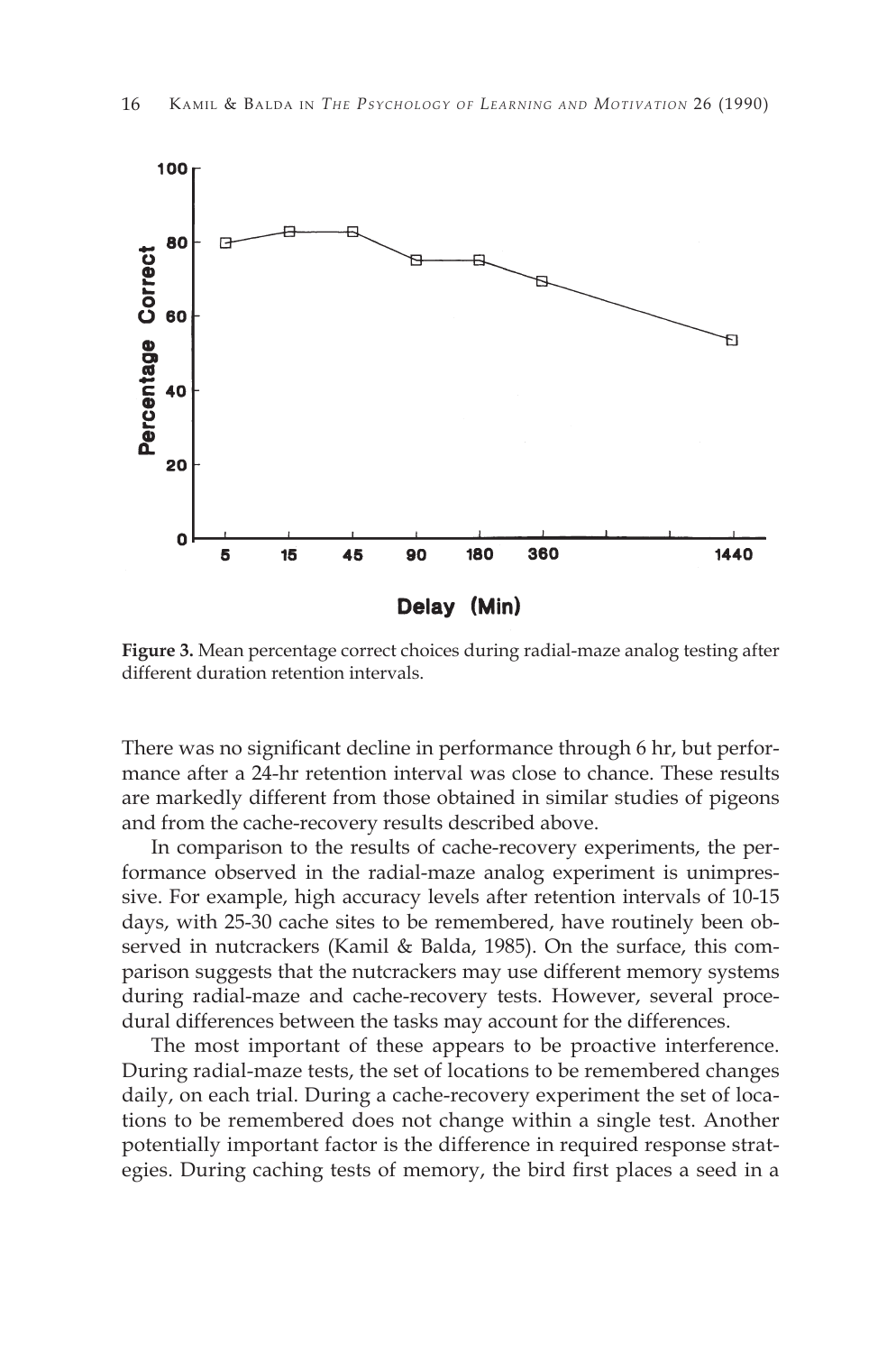location, then is required to return to that location. But during radialmaze testing, the bird first removes a seed, then is required to avoid that location. These response differences could also affect performance. We are currently testing the effects of these variables upon cache-recovery and radial-maze analog performances to try to determine if the methodological differences can account for the apparent differences in memory duration.

While the radial-maze results may be unimpressive compared to nutcracker cache-recovery performance, they are quite impressive compared to the performance of pigeons during tests in a radial maze (Roberts  $\&$ Van Veldhuizen, 1985) as well as open-field tests in radial-maze analogs (Spetch & Edwards, 1986; Spetch & Honig, 1988). For example, Spetch and Honig (1988) obtained the best performance from pigeons in radialmaze-type settings. In their experiment there was very substantial forgetting within 2 hr. The nutcrackers in our radial-maze analog, in contrast, showed no significant forgetting after 6 hr. These differences suggest large species differences among birds in spatial memory ability. Experiments simultaneously testing several species will be required.

In our view, the experiment that would be most useful would be one that compared closely related species that differed in their dependence on cached food. This would directly test the possibility raised by the results of our comparative cache-recovery experiment—that spatial memory varies as a function of this ecological factor. We hope to carry out such an experiment in the near future.

# *B. Operant Spatial Nonmatching to Sample*

Although we have not yet carried out the needed comparative radialmaze study, we have examined the performance of nutcrackers, scrub jays, and pigeons in an operant test of spatial memory. Olson (1989) developed a spatial nonmatching-to-sample procedure during which there were two stages to each trial—a preretention stage and a postretention choice stage. The experiments were conducted in a 1.35-m-long operant chamber, with two pecking keys on the front wall and a single key and a food cup on the rear wall. During the first stage, one of the keys on the front wall, randomly chosen on each trial, was lit. The subject was required to peck this key five times. Then the key was darkened and the retention interval began. During the retention interval, the bird pecked the illuminated key on the back wall. The retention interval ended after the first response following the scheduled retention interval (see below for an explanation of how retention interval was manipulated). At the end of the retention interval, the back key was darkened and both front keys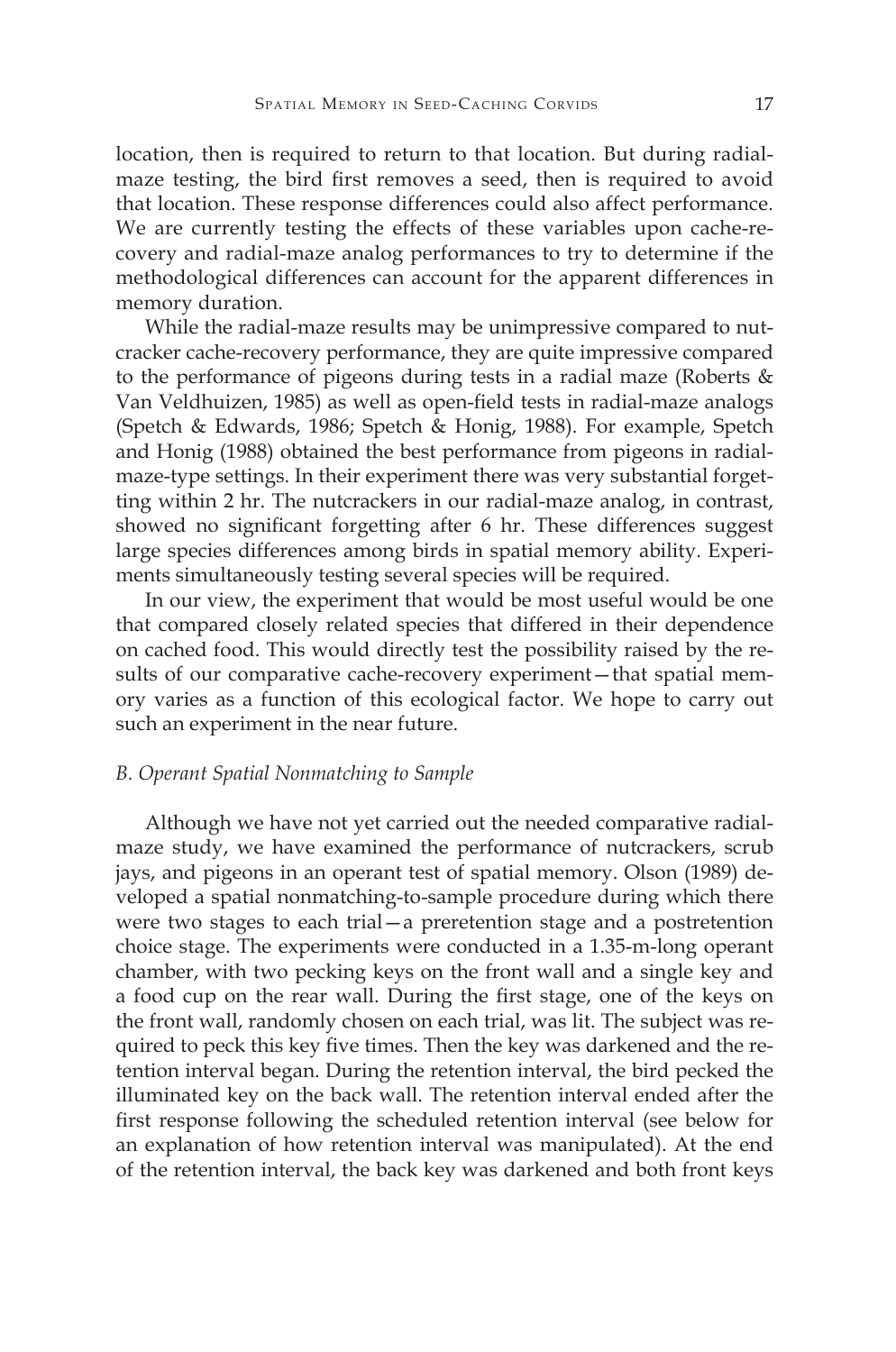

Block of 500 Trials

**Figure 4.** The mean titrated delay values during blocks of 500 trials of operant spatial nonmatching to sample for each of three species. Because the delay could increase only as long as performance was better than 75% correct, higher values indicate better performance.

lit up. If the bird pecked at the key that was illuminated during the preretention stage of the trial, the trial ended without reinforcement. If the bird chose the front key that was not illuminated during the preretention stage, the trial ended with a reinforcement (a piece of pine seed) delivered in the food cup on the rear wall.

A titration procedure was used to continuously adjust the duration of the retention interval. Whenever a correct choice was made, the interval increased by . 1 sec on the next trial; after an incorrect choice, the interval decreased by .3 sec. Thus, the duration of the retention interval kept slowly increasing as long as performance was above 75% correct. The advantage of the titration procedure is that it concentrates data collection at the limits of the abilities of the subjects. In addition, because it is open ended, it is particularly appropriate when the limits of memory for the species being tested are unknown.

Olson has tested three species: nutcrackers, scrub jays, and pigeons. The performance of the nutcrackers was spectacular. They performed well with retention intervals of 70-80 sec and showed no signs of having reached asymptote at the end of the experiment. The pigeons performed very poorly, never consistently achieving retention intervals of 10 sec. The scrub jays performed at levels intermediate to nutcrackers and pigeons, but more like pigeons than nutcrackers (Figure 4).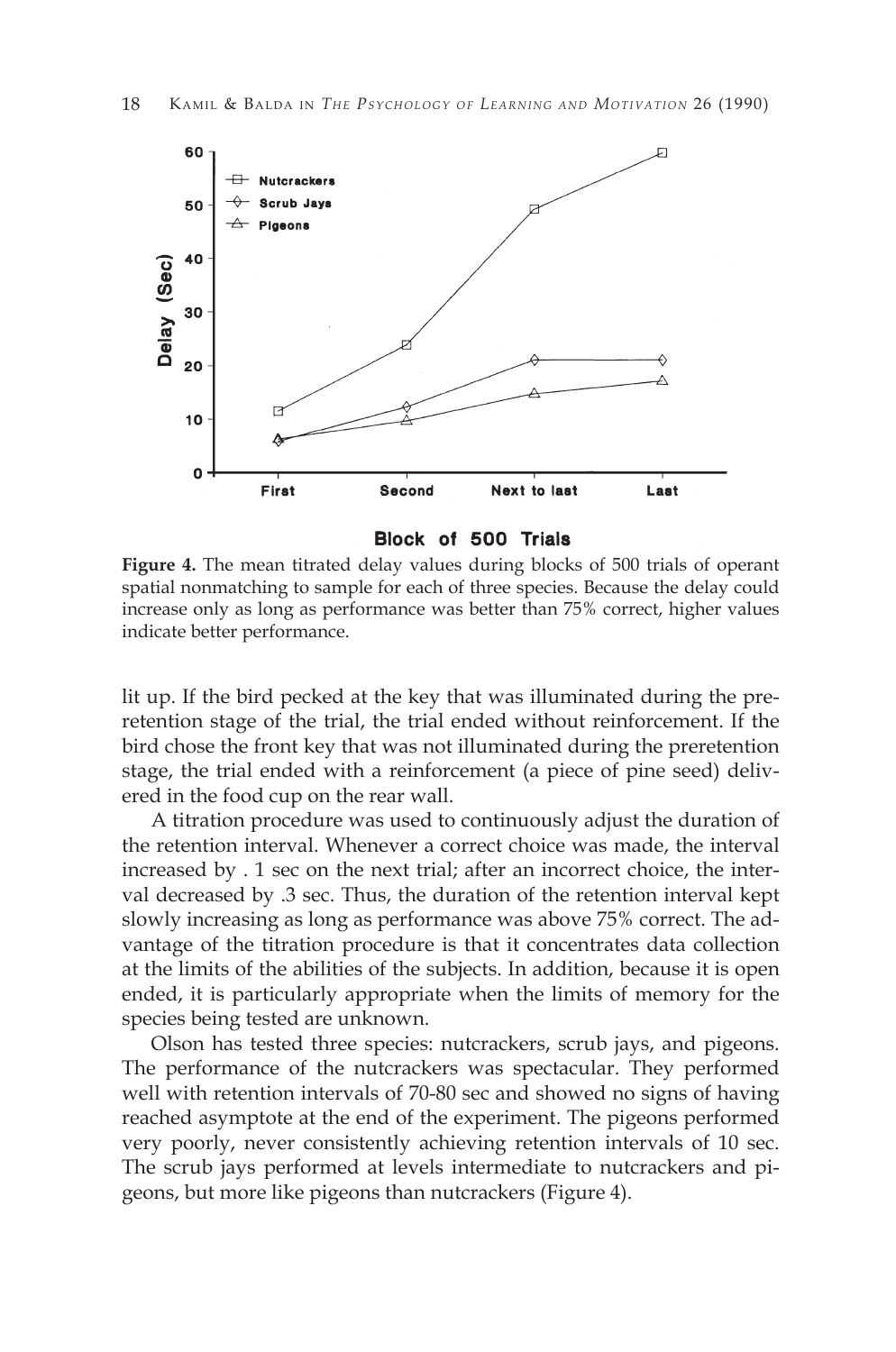Olson (1989) has replicated these effects with nutcrackers and scrub jays, using fixed retention intervals from 0 to 30 sec and varying the memory load. There were four pecking keys on the front wall, and the number of samples presented varied from one to three. During the test phase, there were always two keys illuminated, one of which had been illuminated during the preretention phase. The correct response was to choose the test stimulus that had not been illuminated on that trial. Again, the nutcrackers consistently outperformed the scrub jays.

The results of these two operant experiments demonstrate that the species differences observed during cache recovery also are found during operant tests of spatial memory. They offer strong support for the hypothesis that the differences in cache-recovery accuracy are caused by differences in spatial memory ability. More generally, they suggest a direct relationship between one parameter of natural history, dependence on cached food, and spatial memory.

#### **VII. Implications and Future Directions**

Although this research project started from natural history and ecology, the results have many implications of general interest to psychologists. In this section, we discuss three of these implications, with an emphasis on questions that remain for further research.

#### *A. Implications for Comparative Research*

Although the psychological literature on animal learning and memory is huge, encompassing thousands of publications, comparative research makes up a relatively small part of this literature. There are many reasons for this relative disinterest in comparative work (for discussion see Beach, 1950; Bitterman, 1960; Kamil, 1988; Staddon, 1989). One of the major reasons, however, has been the absence of a consistent straightforward methodology to circumvent the problems presented by the learning-performance distinction.

The basic problem is simple: The major comparative question of interest to psychologists is that of species differences in cognitive *abilities*. But species differences in any particular situation may be due to factors that affect performance, "contextual variables," rather than species differences (Bitterman, 1960, 1965; Macphail, 1982, 1985). Control by systematic variation is one way to deal with this problem (e.g., Bitterman, 1960; Macphail, 1982). According to this argument, performance factors such as stimulus and response requirements, motivation, and reward should be systematically varied. If a species difference is reliably observed under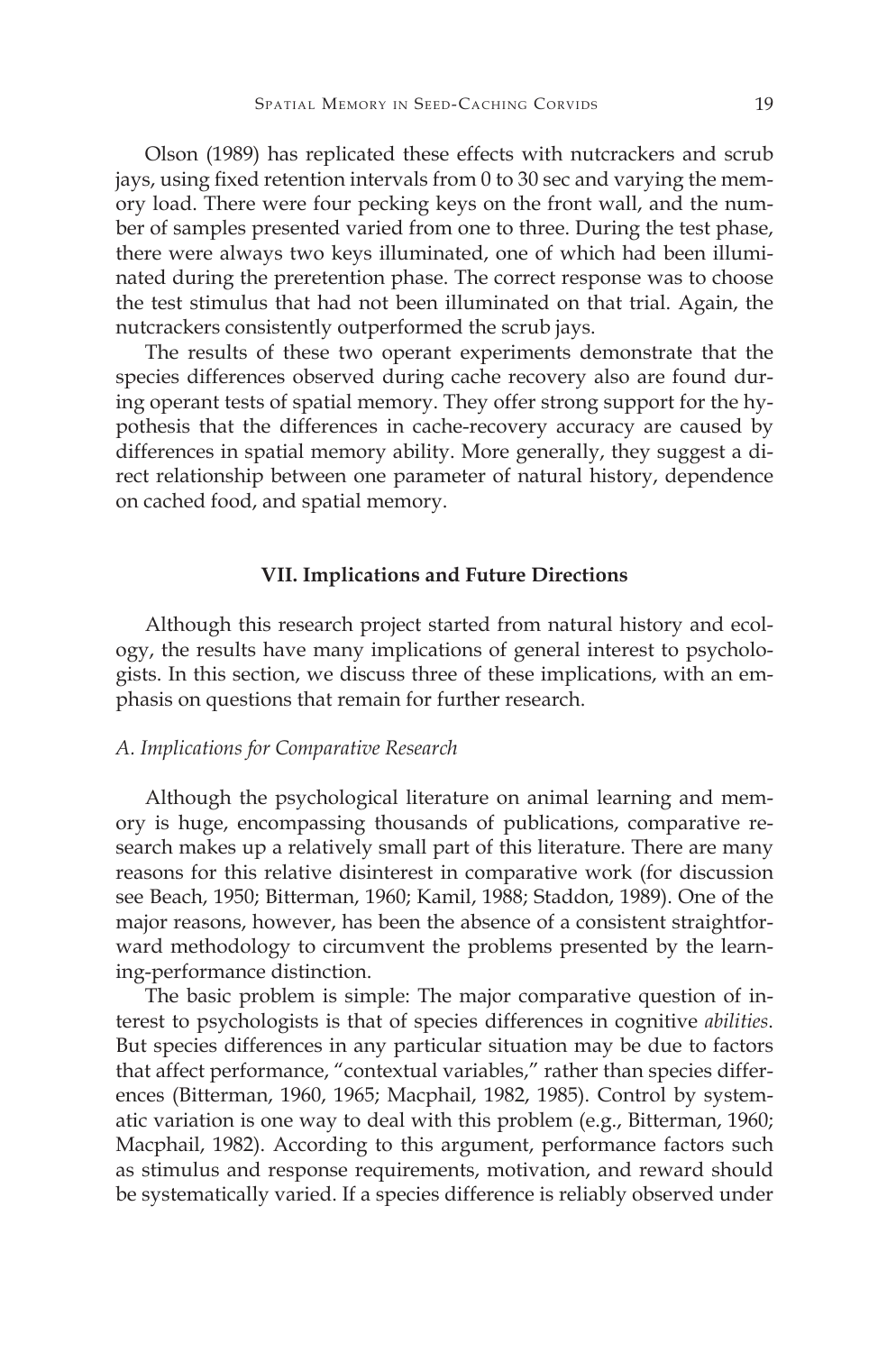all variations, it can be concluded that the difference is due to a difference in ability (or process).

The problem with this approach is that it treats the hypothesis of species difference as a null hypothesis which can be disproved only by proving another null hypothesis: that the species difference will appear under all circumstances. This leaves no way, within this framework, to conclusively demonstrate species differences in learning ability. It is always possible that a species difference would disappear under some as yet unspecified and untested set of circumstances (see Kamil, 1988, for a detailed discussion of this issue). In order for comparative research on cognitive abilities to move forward, a way must be found around the very real problems of the learning-performance distinction.

The key to avoiding these problems is to have *a priori* predictions of species differences in cognitive abilities, predictions that can be subjected to multiple independent tests. An approach based on natural history and ecology can provide such predictions based on analyses of the adaptations of species to their natural habitat. Such analyses can provide specific, directional hypotheses about species differences in cognitive processes.

For example, consider the hypothesis that spatial memory abilities will be greater in animals that are most dependent upon scattered cached food stores that are relocated through the use of spatial memory. This hypothesis receives strong support from the differences between nutcrackers and scrub jays, especially in the operant nonmatching experiments. However, a skeptic could always claim that this difference was due to some contextual variable that favored the nutcrackers, no matter how many times it was replicated using control by systematic variation. For example, it could be argued that nutcrackers simply adapt to laboratory environments better than scrub jays.

However, the hypothesis can be tested with other groups of animals. For example, some parids, such as marsh tits and black-capped chickadees, cache seeds while other species of the same genus, such as great tits, do not. Recently, Krebs, Healy, and Shettleworth (in press) compared coal tits and great tits on a "window-shopping" task which required the birds to remember where they had earlier seen seeds. The coal tits, who regularly cache seeds in nature, performed better than the great tits, a noncaching species. If repeated tests of the hypothesis with different groups of animals produce data that support the hypothesis, then the contextualvariable argument becomes untenable. Although performance factors might happen to produce the predicted differences in any one case, they are unlikely to do so in multiple cases.

It should be noted that this strategy uses analysis of the adaptations of animals to the problems encountered in their natural habitat in the selec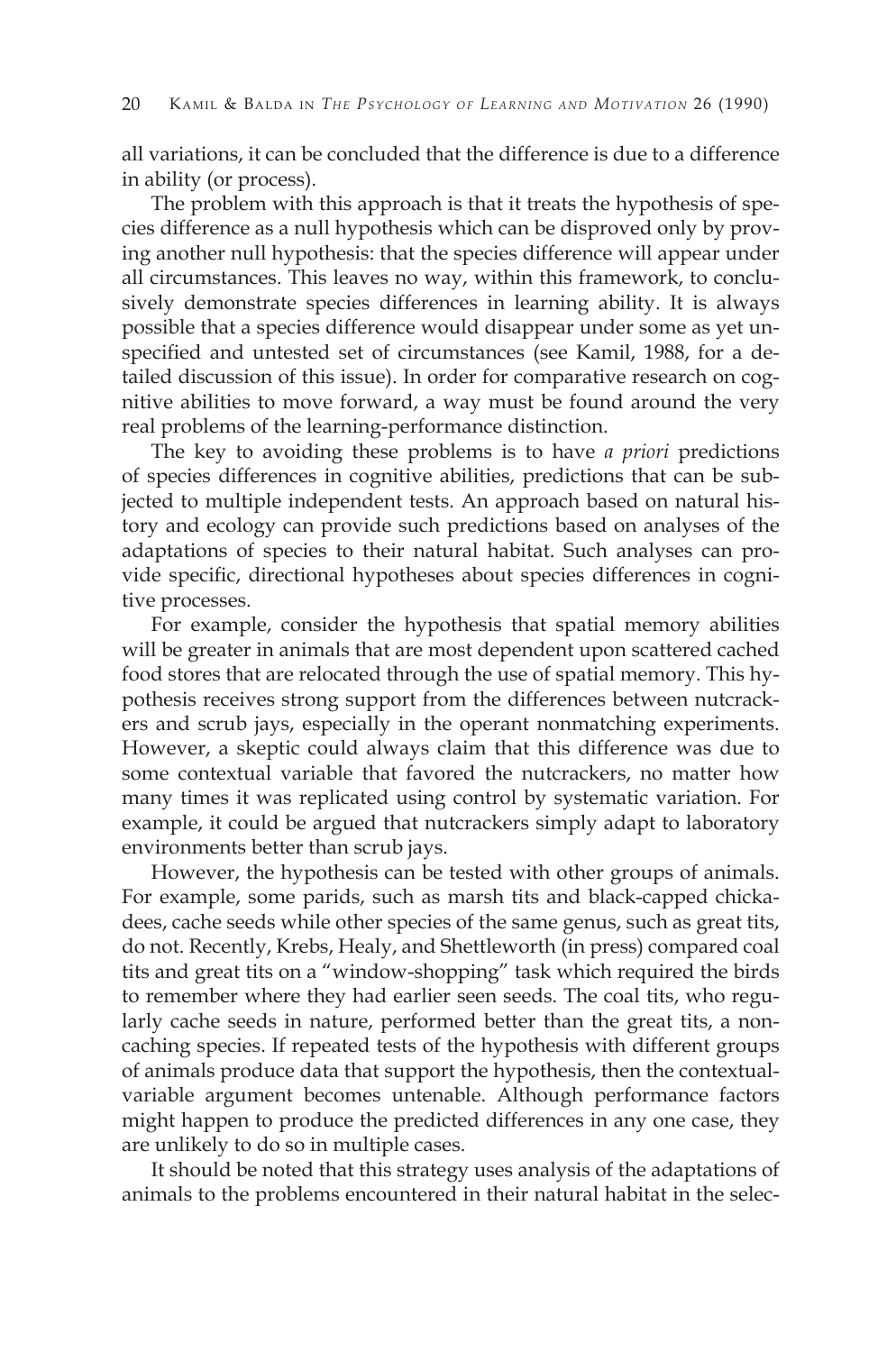tion of both species and paradigms for experiments. The strategy can be used quite generally. For example, Humphrey (1976) has suggested that social functions have been extremely important in the evolution of intellect in animals. Thus, the gauging of social relations among members of the group may be learned, and crucial to biological success (e.g., Bachmann & Kummer, 1980; Goodall, 1986). This hypothesis could be tested by comparative studies of closely related species which vary in their social organization. Most importantly, these tests could be carried out independently in different groups of animals, such as birds and primates.

# *B. The Generality of Nutcracker Spatial Memory*

Why do Clark's nutcrackers perform better than scrub jays during operant spatial nonmatching? This question can be answered at many levels: neural, behavioral, and evolutionary. At the neural level, we do not yet know whether there are systematic differences between nutcrackers and scrub jays. However, research comparing caching and noncaching species (Krebs, Sherry, Healy, Perry, & Vaccarino, in press; Sherry & Vaccarino, in press) has found that there are systematic differences in the relative size of the hippocampus. Caching species have larger hippocampi. At the behavioral level, the best hypothesis is that species differences in spatial memory are responsible, although further tests are needed. And at the evolutionary level, the differences in dependence on cached food leading to neural differences, which in turn produce differences in spatial memory, is the most viable hypothesis. One of the advantages of this approach is that it offers a method of bridging the gap between different levels of explanation of behavioral differences between species.

Each of these tentative explanations has one thing in common: Each implies that the underlying mechanism responsible for accurate cache recovery is the same as that responsible for performance during the operant task. If this is true, it provides a clear example of natural history influencing behavior in highly artificial and abstract psychological test environments.

The traditional approach to the psychological study of animal learning tended to assume that the behaviors observed during tests in artificial environments (such as operant chambers) were not directly related to the natural behaviors of the animal being studied in any important way (e.g., Skinner, 1959). Biological constraints on learning have challenged that assumption. Phenomena such as species-specific defensive reactions (Bolles, 1970) and autoshaping (Jenkins & Moore, 1973) have demonstrated that there can be a rather direct connection between the natural repertoire of the animal and what it does during a learning experiment.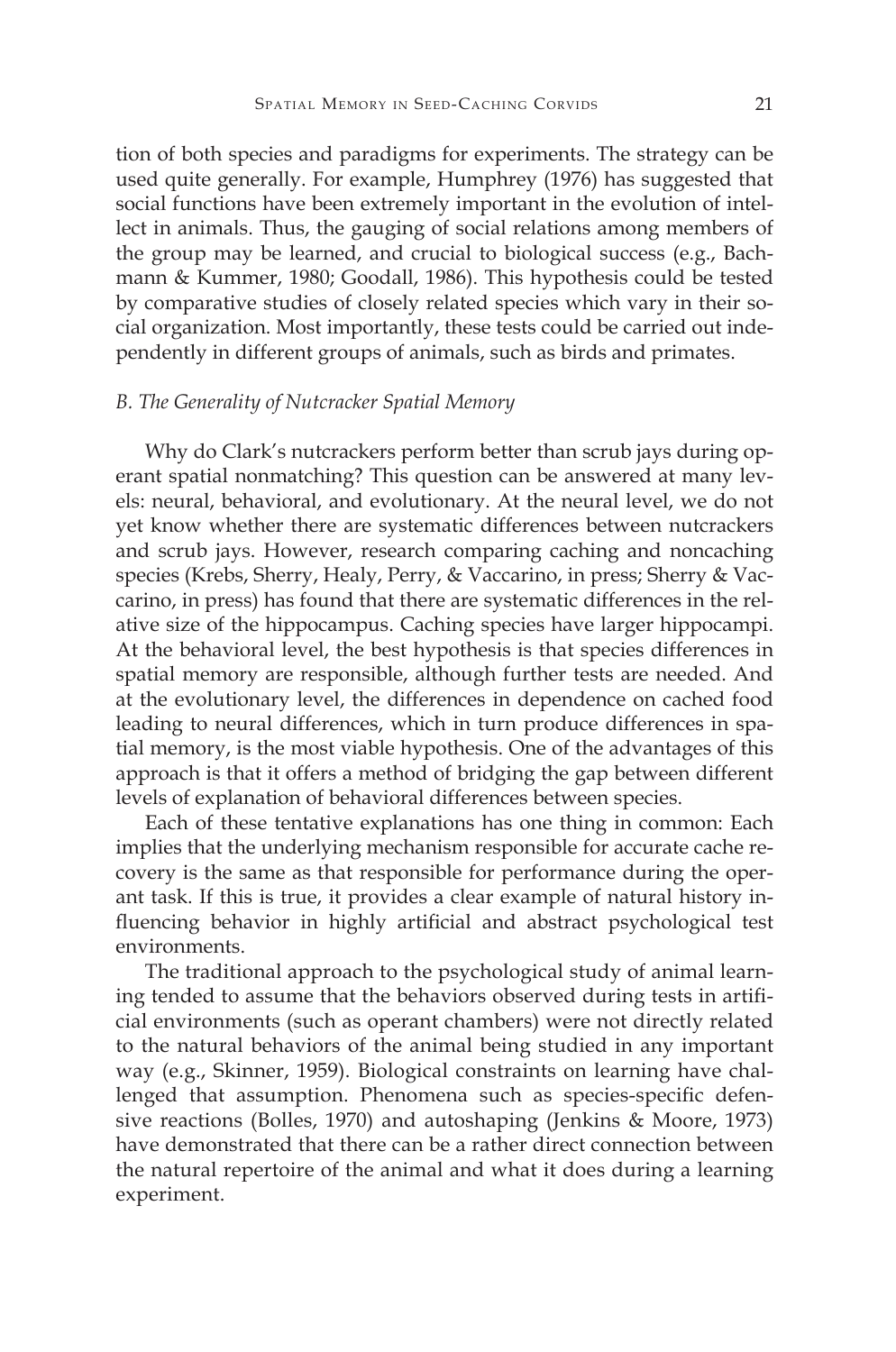The logic connecting the performance of nutcrackers during operant spatial tests with their natural history is somewhat different. Spatial relationships are important to most mobile animals (if not all), and spatial memory is widespread. However, in the case of organisms dependent on memory to locate scattered food, memory is particularly important. Therefore, in such cases, natural selection may have acted to improve the spatial memory systems of these animals. Once spatial memory has improved, this improvement will be reflected in any test of spatial memory. This argument suggests that a cognitive ability can be the trait on which selection operates. This, in turn, implies that the research strategies that biologists have used to study the species differences in physical traits can also be adapted to the study of the evolution of cognitive traits. And, of course, cognitive traits are basically physical traits at the level of the structure of the nervous system.

#### *C. Implications for Memory Systems*

Sherry and Schacter (1987) have offered a persuasive argument for the evolution of separate memory systems under certain circumstances. If there are two separate natural settings which demand the use of memory, and if the characteristics of the needed memory are functionally incompatible, then separate, specialized memory systems should evolve. This may explain the existence of "habit" or "procedural" memory versus "declarative" or "episodic" memory.

The superior performance of nutcrackers during different types of tasks requiring spatial memory, cache recovery, and operant nonmatching suggests that the spatial memory system that nutcrackers use for cache recovery is not limited to that situation. That is, it appears that the same memory system may be used, although much further work will be needed to be sure of this. However, the hypothesized generality of the nutcracker spatial memory should not be taken as evidence against Sherry and Schacter's (1987) suggestion of separate memory systems in the face of functional incompatibility. The major requirements for a spatial memory system to keep track of cache site location in Clark's nutcrackers appears to be that the system be of large capacity and long duration. These characteristics are not functionally incompatible with other types of functions that spatial memory may serve.

#### **VIII. Conclusions**

Our studies of cache recovery and spatial memory began with an issue raised by the natural history and ecology of the nutcracker. We hope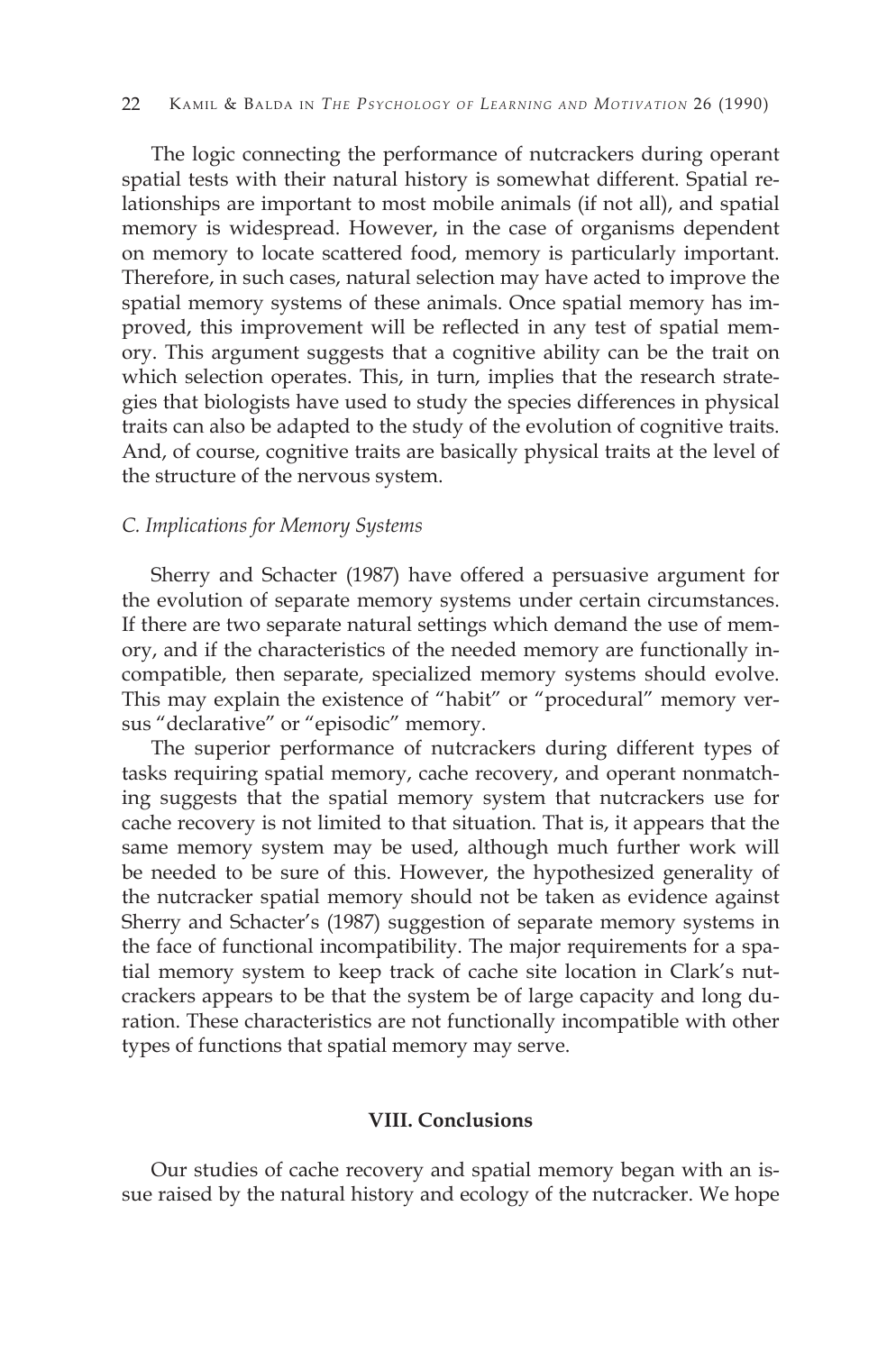that this review of our work has convinced the reader that natural history and ecology can provide a good starting point for research programs that produce data that bear directly on central issues of psychology: the cognitive abilities of animals, the evolution of learning and memory, and the structure of memory, for example. We further hope that readers are encouraged to utilize this strategy in their own research. We are convinced that systematic and widespread use of this strategy will lead to the discovery of many other dramatic and important examples of cognitive processes in animals.

#### **Acknowledgments**

The research reported in this article was supported by NSF grants BNS 82-08286 and BNS 85-19010 and NIH grant MH-44200.

#### **References**

- Bachmann, C., & Kummer, H. (1980). Male assessment of female choice in Hamadryas baboons. *Behavioral Ecology and Sociobiology,* 6, 315-321.
- Balda, R. P. (1980). Are seed-caching systems co-evolved? In R. Nohring (Ed.), *Acta XVI Congressus Internationalis Ornithologici* (pp. 1185-1191). Berlin: Deutsche Ornitologen-Gesellschaft.
- Balda, R. P., Bunch, K. G., Kamil, A. C., Sherry, D. F., & Tomback, D. F. (1987). Cache site memory in birds. In A. C. Kamil, J. R. Krebs, & H. R. Pulliam (Eds.), *Foraging behavior* (pp. 645-666), New York: Plenum.
- Balda, R. P., & Kamil, A. C. (1988). The spatial memory of Clark's nutcrackers (Nucifraga columbiana) in an analog of the radial-arm maze. *Animal Learning and Behavior,* 16, 116-122.
- Balda, R. P., & Kamil, A. C. (1989). A comparative study of cache recovery by three corvid species. *Animal Behaviour,* 38, 486—495.
- Beach, F. A. (1950). The snark was a boojum. *American Psychologist,* 5, 115-124.
- Beatty, W. W., & Shavalia, D. A. (1980). Spatial memory in rats: Time course of working memory and effect of anesthetics. *Behavioral and Neural Biology,* 28, 454-462.
- Bitterman, M. E. (1960). Toward a comparative psychology of learning. *American Psychologist,* 15, 704-712.
- Bitterman, M. E. (1965). Phyletic differences in learning. *American Psychologist,* 20, 396-410.
- Bock, W. J., Balda, R. P., & Vander Wall, S. B. (1973). Morphology of the sublingual pouch and tongue musculature in Clark's nutcracker. *Auk*, 90, 491-519.
- Bolles, R. C. (1970). Species-specific defense reactions and avoidance learning. *Psychological Review,* 77, 32-48.
- Cheney, D., Seyfarth, R., & Smuts, B. (1986). Social relationships and social cognition in nonhuman primates. *Science*, 234, 1361-1366.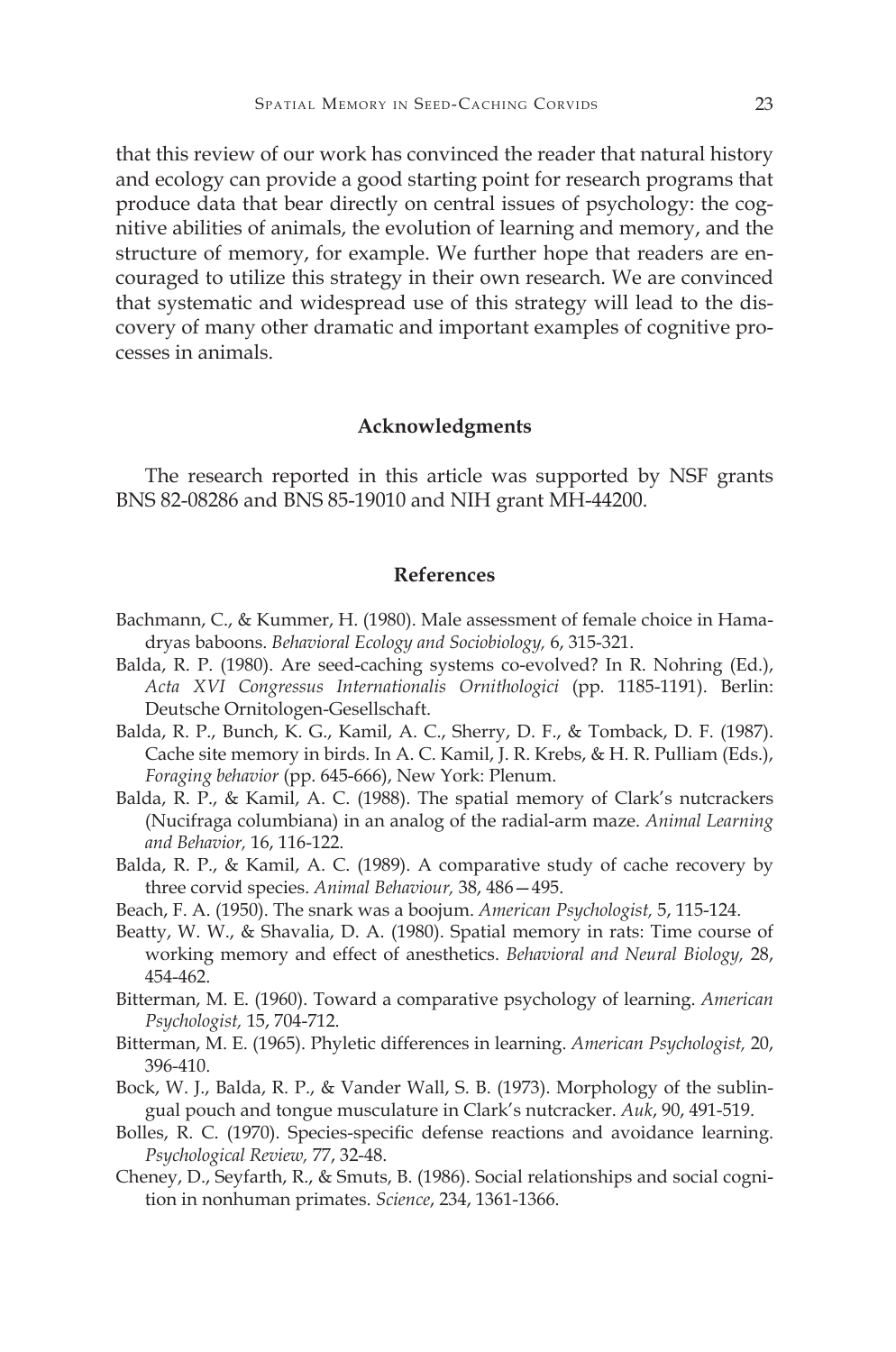- Conrads, K., & Balda, R. P. (1979). Uberwinterungschancen Siberischer Tannenhaher (*Nucifraga caryocatactes macrorhynchos*) im Invasionsgebeit. *Bericht der Naturwissenschaftlischen Veirens, Bielefeld,* 24, 115-137.
- Garcia, J., & Koelling, R. A. (1966). Relation of cue to consequence in avoidance learning. *Psychonomic Science,* 4, 123—124.
- Goodall, J. (1986). *The chimpanzees of Gombe: Patterns of behavior.* Cambridge, MA: Harvard University Press.
- Goodwin, D. (1976). *Crows of the world.* Ithaca, NY: Cornell University Press.
- Humphrey, N. K. (1976). The social function of intellect. In P. P. G. Bateson & R. A. Hinde (Eds.), *Growing points in ethology* (pp. 303-318). Cambridge: Cambridge University Press.
- Jenkins, H. M., & Moore, B. R. (1973). The form of the autoshaped response with food and water reinforcers. *Journal of the Experimental Analysis of Behavior,* 20, 163-181.
- Kamil, A. C. (1988). A synthetic approach to the study of animal intelligence. In D. W. Leger (Ed.), *Comparative perspectives in modern psychology: Nebraska symposium on motivation* (Vol. 35, pp. 257-308). Lincoln: University of Nebraska Press.
- Kamil, A. C., & Balda, R. P. (1985). Cache recovery and spatial memory in Clark's nut crackers (*Nucifraga columbiana*). *Journal of Experimental Psychology: Animal Behavior Processes,* 11, 95-111.
- Kamil, A. C., & Balda, R. P. (1990). Differential memory for cache sites in Clark's nutcrackers. *Journal of Experimental Psychology: Animal Behavior Processes,* 16, 162-168.
- Kamil, A. C., & Mauldin, J. E. (1987). A comparative-ecological approach to the study of learning. In: R. C. Bolles & M. D. Beecher (Eds.), *Evolution and learning* (pp. 117-133). Hillsdale, NJ: Erlbaum.
- Krebs, J. R., Healy, S. D., & Shettleworth, S. J. (in press). Spatial memory of Paridae: comparison of a storing and a non-storing species. *Animal Behaviour.*
- Krebs, J. R., Sherry, D. F., Healy, S. D., Perry, V. H., & Vaccarino, A. L. (1989). Hippocampal specialization of food-storing birds. *Proceedings of the National Academy of Sciences USA,* 86, 1388-1392.
- Macphail, E. M. (1982). *Brain and intelligence in vertebrates.* London: Oxford University Press (Clarendon).
- Macphail, E. M. (1985). Vertebrate intelligence: The null hypothesis. In L. Weiskrantz (Ed.), *Animal intelligence* (pp. 37-50). London: Oxford University Press (Clarendon).
- Mewaldt, R. (1956). Nesting behavior of the Clark's nutcracker. *Condor*, 58, 3-23.
- Olson, D. (1989). Comparative spatial memory in birds. Unpublished doctoral dissertation, University of Massachusetts, Amherst.
- Roberts, W. A., & Van Veldhuizen, N. (1985). Spatial memory in pigeons on the radial maze. *Journal of Experimental Psychology: Animal Behavior Processes,* 11, 241—260.
- Sherry, D. F. (1984). What food-storing birds remember. *Canadian Journal of Psychology,* 38,304-321.
- Sherry, D. P., & Schacter, D. L. (1987). The evolution of multiple memory systems. *Psychological Review,* 94, 439-454.